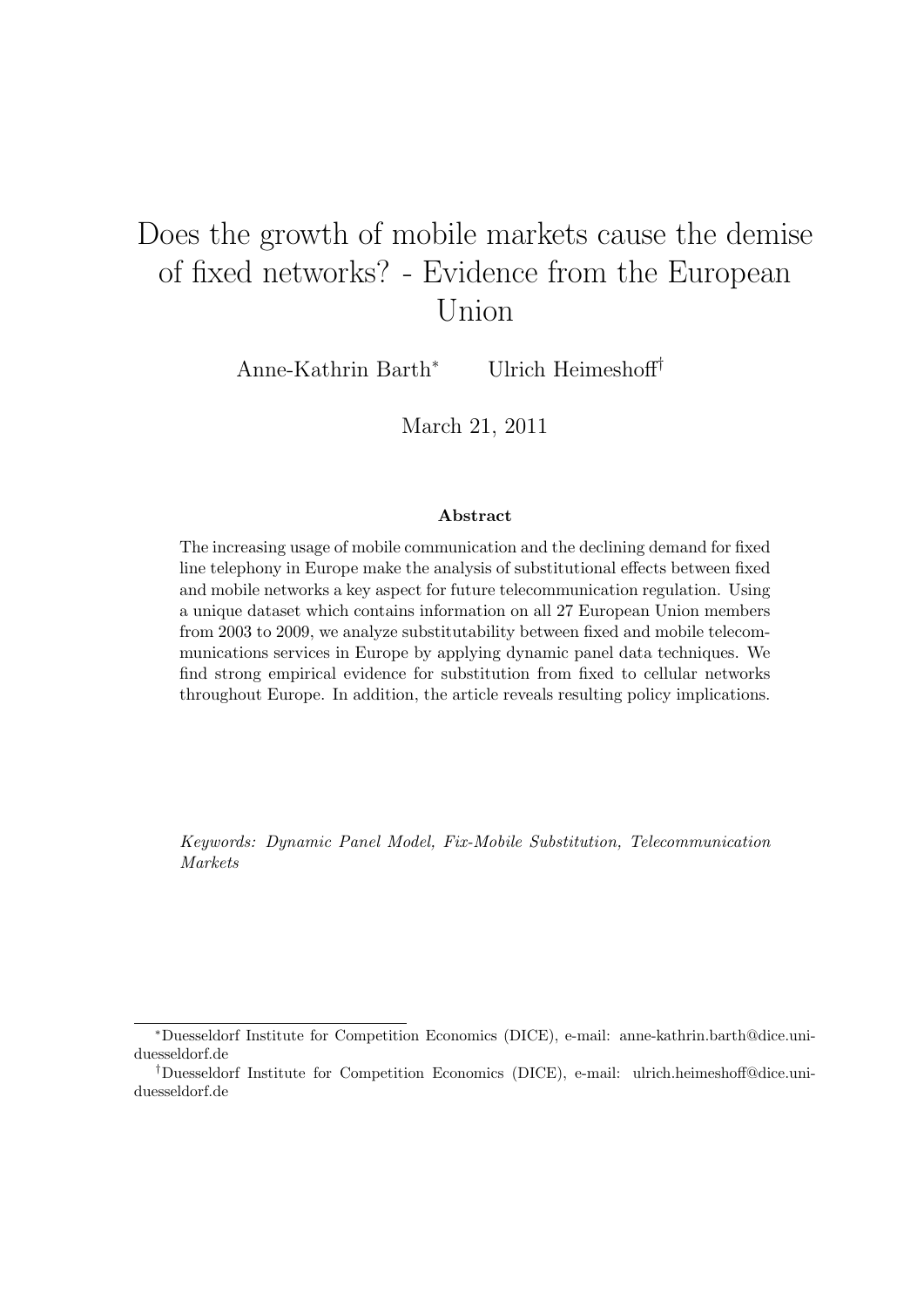## 1 Introduction

In the beginning of mobile telephony cellular phones were expensive and technically immature products mainly used by business customers who profited most from "being mobile". Almost every outgoing call went to a fixed phone and incoming calls were primarily originated by fixed networks. Hence, the two technologies were seen as complements, meaning that mobile growth also strengthens fixed line networks (Vogelsang, 2010, p. 5).

After the implementation of GSM digital technology in the early 1990s mobile phones became mass products, demand increased, and prices declined significantly (Hausman 2002; Gruber 2005). This trend changed the situation of fixed and mobile markets considerably. Figure 1 and 2 illustrate the development of the fixed and mobile markets in terms of subscription levels and outgoing voice traffic volumes in the EU27 over time.



Figure 1: Development of fixed and mobile subscriptions (in total)

#### Source: ITU 2010

Figure 1 shows that the number of mobile subscribers has exceeded the number of fixed line subscriptions in the European Union since 2000. While the number of total fixed line subscriptions stagnates at a level around 200 million users, the number of mobile subscribers has reached 600 million adopters in 2008 and is still increasing (ITU 2010). Furthermore, figure 2 indicates that the outgoing voice traffic volumes of the fixed and mobile networks are converging, meaning that mobile voice traffic volumes have grown rapidly, whereas fixed traffic volumes went down significantly. Today, the amount of outgoing fixed and mobile voice calls are about the same size, but it is likely that the mobile voice traffic continues to rise and excels the fixed voice traffic volumes within the next years (EU Commission, 2010a, p. 26).

Fixed and mobile telecommunication markets are both subject to regulatory obligations (Laffont and Tirole, 2000), but the magnitude of regulation in the two markets is quite different. Through the liberalization of telecommunications markets in Europe, the former state owned telecommunications companies were (partially) privatized and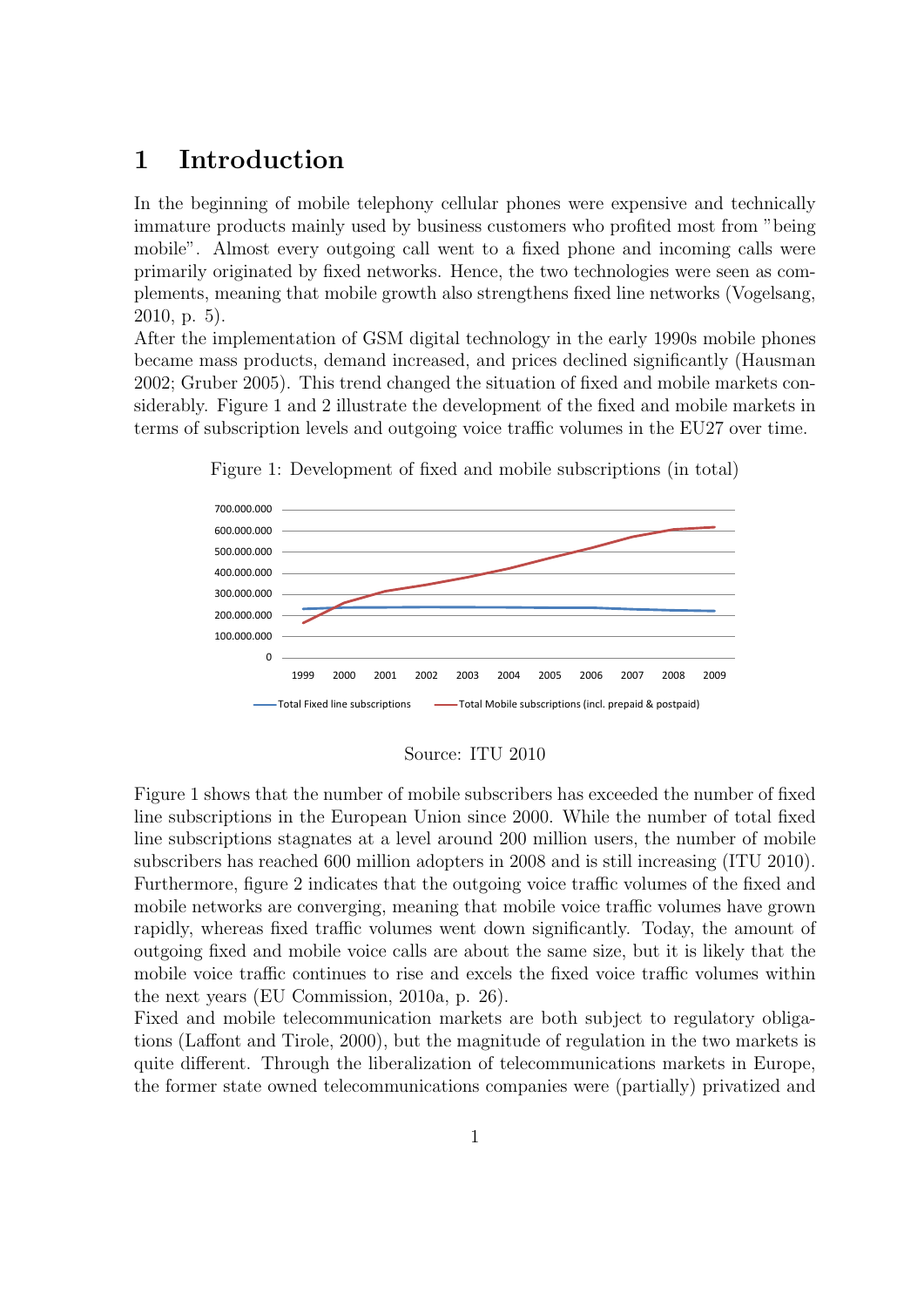

Figure 2: Development of fixed and mobile outgoing voice traffic (in million of minutes)

Source: EU Commission 2010

new competitors were allowed to enter the markets who had to use the incumbent's infrastructure (Cave and Prosperetti, 2001) due to bottleneck issues. Therefore, fixed telephony markets are regulated to a large extent. In contrast, competition in mobile communication markets was fiercer from its very beginning (Haucap, 2003). Hence, regulation in cellular markets is less restrictive.

The observations of the telecommunications markets in Europe described above lead to the question whether fixed and mobile phones should still be seen as complements or rather as substitutes. If the two technologies were substitutes, different regulatory arrangements would be hard to justify and the delineation of separate fixed line and mobile electronic communications markets prescribed in the regulatory framework in Europe might be no longer appropriate. Additionally, new regulatory questions would arise: How should a company be treated that exhibits significant market power in fixed line telecommunications, but not in mobile communications? What would be the adequate market definition for antitrust and regulation cases?

Although we observe that fixed line and mobile telephony are converging and becoming closer substitutes, the number of econometric studies has been rather limited. Some first evidence that fixed-mobile substitution is increasing has been provided by Yoon and Song (2003) and Ahn, Lee, and Kim (2004) for Korea and by Rodini, Ward, and Woroch (2003) and Ward and Woroch (2004, 2010) for the USA, by Vagliasindi, Güney, and Taubman (2006) for Eastern Europe, by Heimeshoff (2008) for 30 OECD countries, and by Briglauer, Schwarz, and Zulehner (2009) for Austria. However, there is virtually no econometric paper analyzing fixed-mobile substitution in a multiple EU countries setting. Furthermore, there is hardly any study using recent data, particularly after 2003.

This paper analyzes the demand for telecommunications services in the member states of the European Union on the subscriber level. Using a data set which comprises information on all 27 EU countries for the time period from 2003 to 2009, we analyze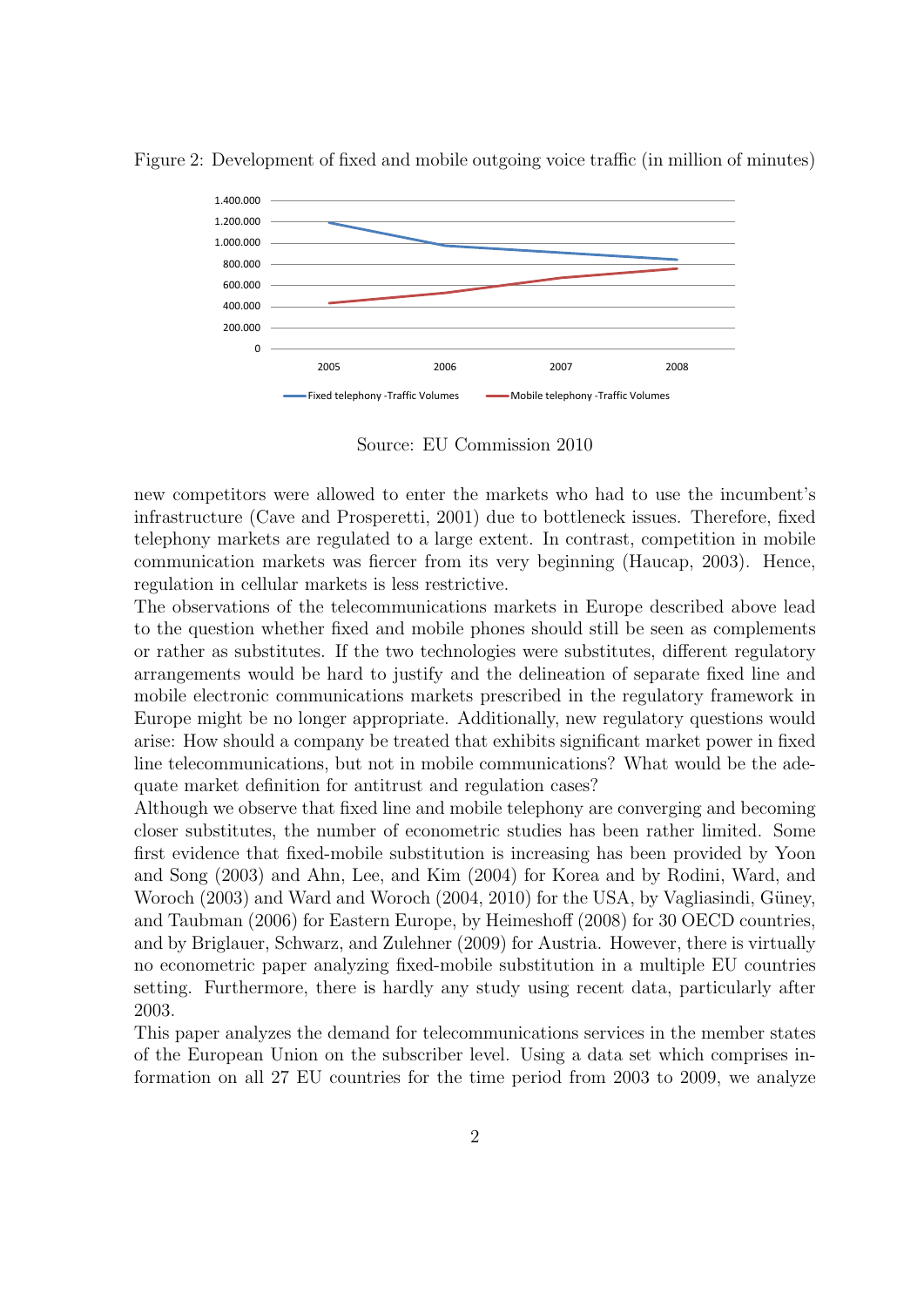whether fixed and mobile telecommunications are characterized by a substitutional relationship or not. The main sources of data include the Teligen Reports on Telecoms Price Developments, the Progress Reports on Single European Electronic Communications Markets, the World Development Indicators (WDI), and the ITU World Telecommunication Indicators Database. Our paper is organized as follows: The next section provides an overview of the empirical studies related to fixed-mobile substitution. Afterwards, the data set used in our empirical study and the econometric approach with respect to panel data are described. The following section 3.3 discusses the main findings and section 4 concludes.

## 2 Review of the related literature

Although the analysis of fixed-mobile substitution (FMS) is mainly an empirical question, the related econometric literature is not very extensive. Studies merely exist for South Korea, the USA, Portugal, the UK, and some African and Eastern European countries. In addition, recent papers address FMS in India, Austria, and the OECD countries. The following table provides an overview of the existing empirical literature.

| Authors                                 | Country               | Period    |
|-----------------------------------------|-----------------------|-----------|
| Sung, Kim, and Lee $(2000)$             | South Korea           | 1991-1998 |
| Yoon and Song $(2003)$                  | South Korea           | 1997-2002 |
| Sung $(2003)$                           | South Korea           | 1993-1997 |
| Ahn, Lee, and Kim (2004)                | South Korea           | 1996-2002 |
| Rodini, Ward, and Woroch (2003)         | <b>USA</b>            | 2000-2001 |
| Ward and Woroch (2004)                  | <b>USA</b>            | 1999-2001 |
| Ingraham and Sidak (2004)               | <b>USA</b>            | 1999-2001 |
| Ward and Woroch (2010)                  | <b>USA</b>            | 1999-2001 |
| Gruber and Verboven (2001)              | 140 countries         | 1981-1995 |
| Barros and Cadima (2002)                | Portugal              | 1981-1999 |
| Horvath and Maldoom (2002)              | UK                    | 1999-2001 |
| Madden and Coble-Neal (2004)            | 56 countries          | 1995-2000 |
| Hamilton $(2003)$                       | Africa (23 countries) | 1985-1997 |
| Garbacz and Thompson (2007)             | 53 LDC                | 1996-2003 |
| Vagliasindi, Güney, and Taubman (2006)  | Eastern Europe        | 2002      |
| Heimeshoff $(2008)$                     | OECD (30 countries)   | 1990-2003 |
| Narayana (2008)                         | India                 | 2003      |
| Briglauer, Schwarz, and Zulehner (2009) | Austria               | 2002-2007 |

Table 1: Empirical Literature on Fixed-Mobile Substitution

Using panel data for the period 1991-1998 for 8 South Korean provinces, Sung, Kim,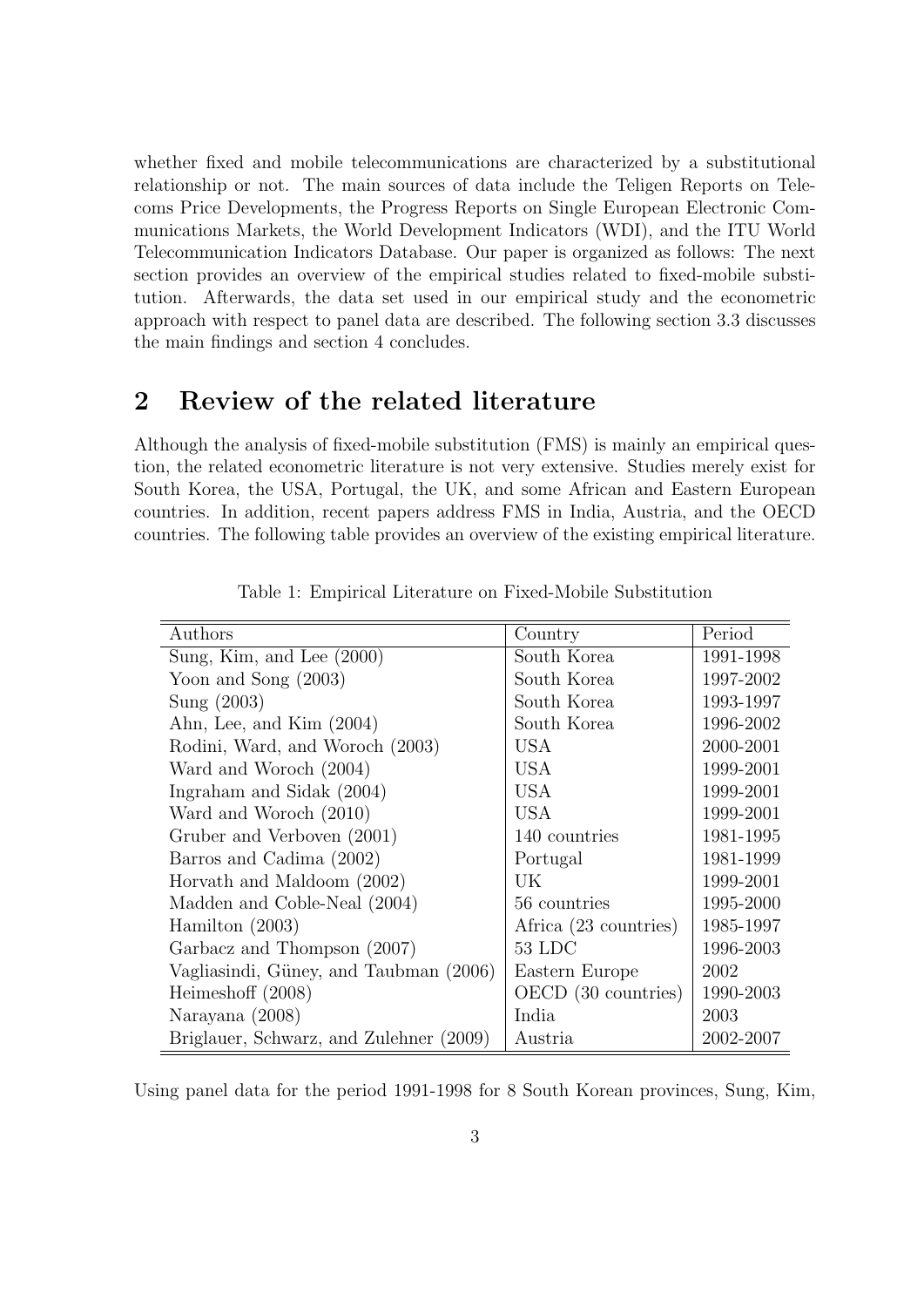and Lee (2000) find that a 1% increase in the number of mobile phones results in a 0.1-0.2% reduction of fixed line connections. Thus, they conclude that fixed and mobile telephones are substitutes on Korean telecommunications markets. In more detail, the number of mobile subscribers is positively related with the number of fixed line disconnections, but negatively related to the number of new fixed line connections, which suggests net substitution between fixed and mobile services. Yoon and Song (2003) study fixed-mobile substitution in South Korea by analyzing monthly traffic and revenue data from 1997 to 2002. They find that fixed and mobile calls are substitutes and fixed-mobile convergence can be observed in South Korea as in other states of the world. Sung (2003) reports that mobile calls are substitutes for fixed line toll calls by using Korean regional panel data for 1993-1997. Using traffic data from 1996 to 2002 for South Korean telecommunications markets, Ahn, Lee, and Kim (2004) approve these results.

Rodini, Ward, and Woroch (2003), Ward and Woroch (2004), Ingraham and Sidak (2004), and Ward and Woroch (2010) prove the existence of substitutability between fixed and mobile networks in the USA by using the same US survey data for the time period 1999 to 2001. Rodini, Ward, and Woroch (2003) analyze the substitutability between fixed and mobile access in the USA modeling the consumers wireless and second fixed line subscription decision (with logit regressions). They estimate own and cross-price elasticities finding substitution effects. Ward and Woroch (2004) report comparable effects applying the Almost Ideal Demand System-Model (AIDS) (Deaton and Muellbauer, 1989, p. 75-80). They conclude that mobile services are substitutes for fixed line usage at the usage level, but not at the access level. It should be noted that they only find a moderate degree of substitutability and further empirical evidence is needed to strengthen this hypotheses. Ingraham and Sidak (2004) analyze the effect of long-distance fixed line call prices on mobile demand and report a small, but highly significant cross-elasticity of +0.022 adopting least squares and 2SLS regression. Ward and Woroch (2010) estimate cross-price elasticities between fixed and mobile subscription by making use of US low-income subsidy programs (Lifeline Assistance) which cause large changes in the fixed line prices. Although they use the identical US survey data, the elasticities found are larger than those for second lines in Rodini et al.(2003). Due to their ability of generating more price variation by the incorporation of subsidy programs, they are able to estimate demand relationships.

Gruber and Verboven (2001) infer from their study, comprising data of 140 countries from 1981-1995, that the diffusion of mobile phones tends to be larger in countries with higher fixed network penetration. Therefore, they conclude that the two technologies are complements. Barros and Cadima (2002) analyze time series data on fixed and mobile access in Portugal from 1981 until 1999. They identify a negative effect of mobile phone diffusion on fixed line penetration rates, but none vice versa. Horvath and Maldoom (2002) study survey data on over 7,000 British telephone users (repeated cross section in three waves: 1999, 2000, 2001) in a simultaneous equations model and additionally estimate some probit regressions. They prove that using mobile phones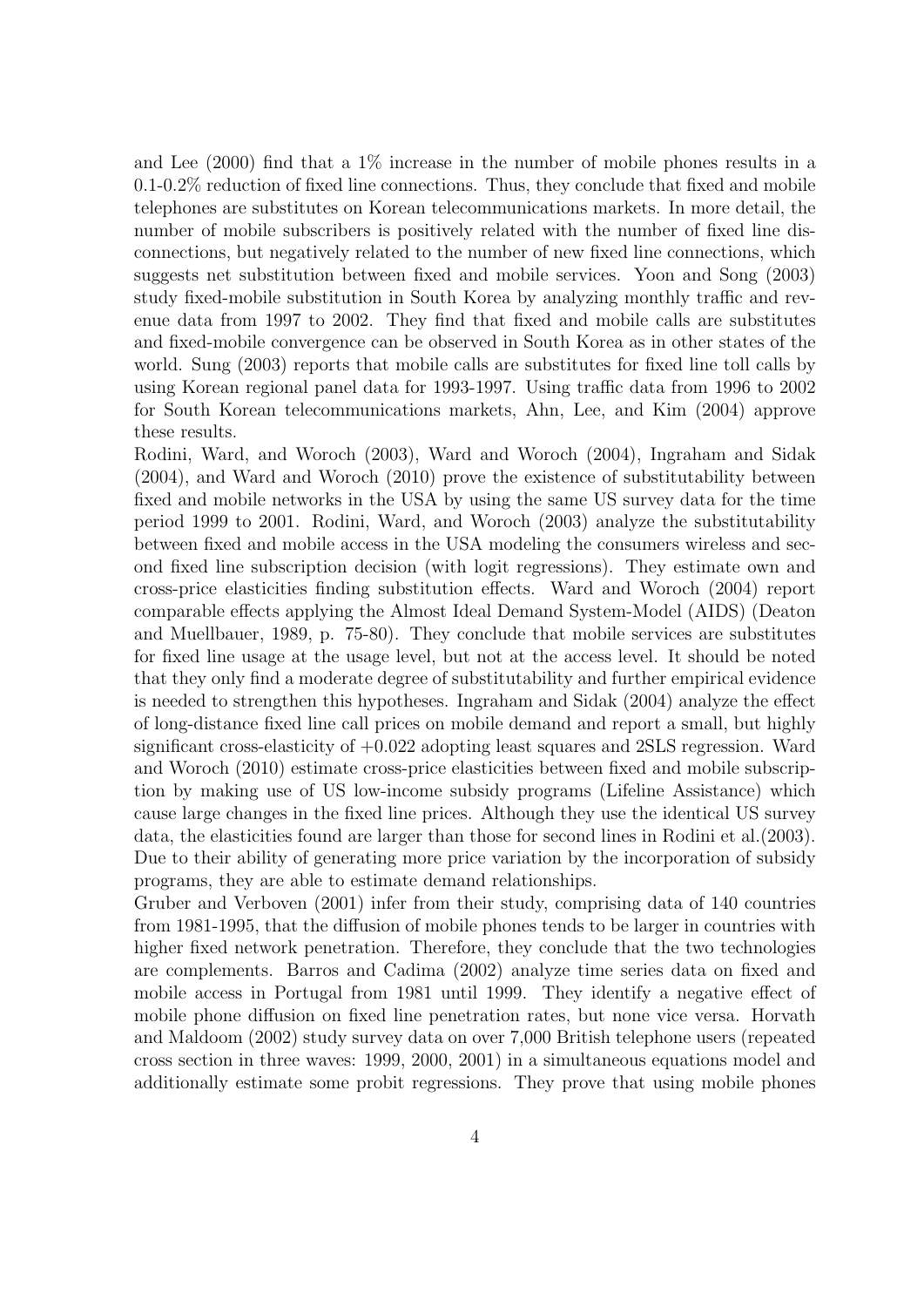decreases fixed line usage significantly. Their findings support the conclusion that fixed and mobile phones are substitutes in British telecommunications markets. Madden and Coble-Neal (2004) examine FMS in 56 countries between 1995-2000 in a dynamic demand model and assess significant substitution effects between mobile and fixed line subscription rates.

Hamilton (2003) uses annual data from 1985-1997 representing 23 African countries. The econometric study shows that fixed and mobile phones in many African countries are still no substitutes. Hamilton argues that the usage of mobile phones does not reduce fixed-line usage, but is primarily an improvement in social status. Compared to studies concentrating on developed countries, these results are not surprising, because in countries that lack an extensive fixed-line infrastructure, like many African and other low developed countries, mobile phone usage is often a result of a lack of supply. In such cases mobile phones are often the only means of access to a telephone. Vagliasindi, Güney, and Taubman (2006) observe substitutional relationships between fixed and mobile services for Eastern European countries using cross section data for several countries in 2002. In contrast to the other studies, the authors use cross section instead of panel data and cannot control for unobserved heterogeneity. Garbacz and Thompson (2007) analyze FMS in 53 low developed countries (LDC) finding asymmetric substitutional effects. Fixed connections tend to be substitutes in the mobile market, whereas mobile phones might be complements in the fixed line market. Overall, investigating substitutional effects between fixed and mobile services in transition countries is always difficult as the low quality of fixed networks in these countries often does not allow fixed-mobile substitution. Instead, mobile phones are often the only possibility to receive access to telecommunications.

Heimeshoff (2008) studies FMS on the access level and estimates cross-price elasticities in 30 OECD countries between 1990 and 2003 by using IV estimation. Possible endogeneity problems are solved by instrumenting fixed and mobile prices and the variable measuring market structure with instrumental variables related to costs and policy indicators. Some sort of one-way substitution is found, i.e. mobile telephony can be a substitute to fixed line services, but not vice versa.

FMS on the subscription level in India is analyzed by Narayana (2008) using cross sectional survey data for 2003. He includes subscription prices as well as usage prices as explanatory variables in his regression and finds that both prices are correlated and that the usage price has, in comparison to the subscription price, a much larger and more significant effect on the mobile and fixed line subscription. Narayana finds much stronger substitutional effects in both directions than other studies, but uses only cross-sectional data for 2003 and therefore cannot control for unobserved heterogeneity. Employing monthly data on call minutes and taking average revenues per minute as price data, Briglauer, Schwarz, and Zulehner (2009) estimate short- and long-run cross-price elasticities for fixed line domestic calling in response to mobile price changes in Austria for 2002 to 2007. While they observe small and sometimes insignificant estimates for short-run elasticities, their results for long-run cross-price elasticities suggest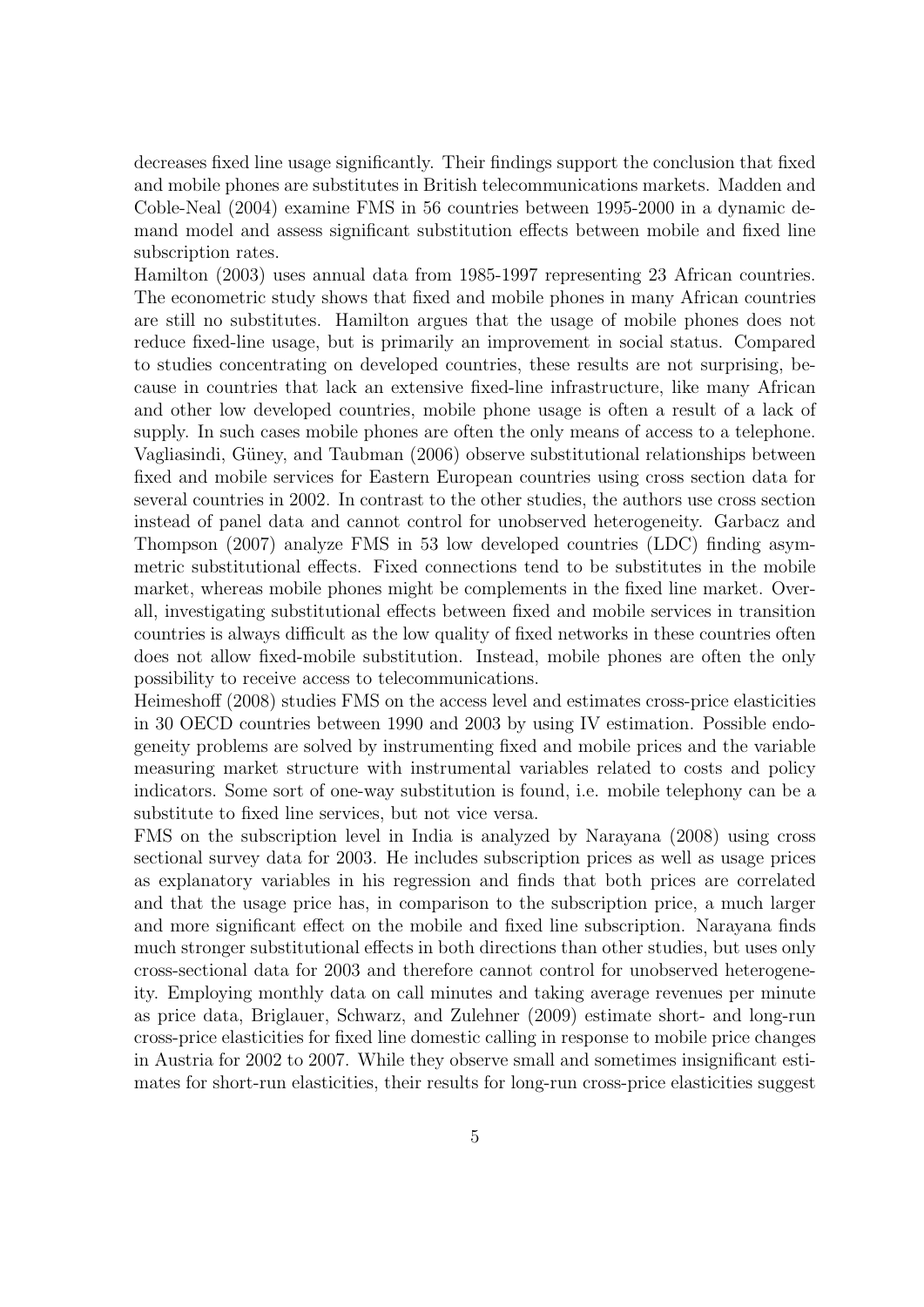strong substitution effects.

Beside these econometric studies, some papers of European regulators also discuss the issue of fixed-mobile substitution. Griffith and Dobardziev (2003) conclude for the Netherlands that there already exists some degree of substitutability and this process will proceed as mobile call prices will continue to fall. For Germany, Wengler and Schäfer (2003) evaluate the findings of a telephone survey consisting of 1691 persons (first wave), 2014 persons (second wave) and 101 persons (third wave) collected in March and April 2003. They only observe a very moderate tendency for fixed-mobile substitution in Germany in 2003 and most of the survey participants argue that they do not substitute between their fixed- and mobile phones. As a consequence, there is no clear empirical evidence which kind of relationship holds between fixed and mobile telephony. It can be concluded that there is to the best of our knowledge no empirical study on the subscription level which uses recent data, i.e. data after 2003. It is likely that the substitutional effects of fixed-mobile substitution are much larger nowadays, e.g. due to further price reductions in mobile markets. In addition, it should be noted that there is no multiple country study focusing on fixed-mobile substitution in all 27 EU countries. The following sections provide an overview of the data set and the applied econometric approach of our empirical study.

## 3 Empirical Specification

#### 3.1 Data

Our data is obtained from the following resources: the Teligen Reports on Telecoms Price Developments, the Progress Reports on Single European Electronic Communications Markets, the ITU World Telecommunications Indicators Database, and the World Development Indicators (WDI). Additionally, the MTR Snapshots of BEREC are used. We analyze substitutional effects on private access level in all EU member states<sup>1</sup> from 2003-2009. Table 2 illustrates the descriptive statistics for all variables used. Fix<sub>sub</sub> describes the number of total fixed line subscribers, whereas  $m\omega_{sub}$ comprises the number of mobile subscribers in an EU27 country including prepaid as well as postpaid subscriptions.  $P_{mob}$  represents the average mobile price per call for a given user calculated by using the OECD/Teligen baskets of mobile telephony<sup>2</sup>.  $P_{fix}$ is the average fixed line price per call constructed by using the residential composite OECD basket  $(2000 \text{ version})^3$ . *Internet<sub>sub</sub>* describes the number of fixed line Internet subscribers (all technologies) and *mtr* the mobile termination rates. The control variable  $gdp_{pc}$  refers to the GDP per capita. Pop measures population in a specific

<sup>1</sup>During the regarded time period new members entered the European Union. Until 2004, the EU consisted of 15 members. In 2004, the EU was enlarged to 25 members. In 2007, Bulgaria and Romania joint the EU.

<sup>2</sup>See appendix for detailed information

<sup>3</sup>See appendix for detailed information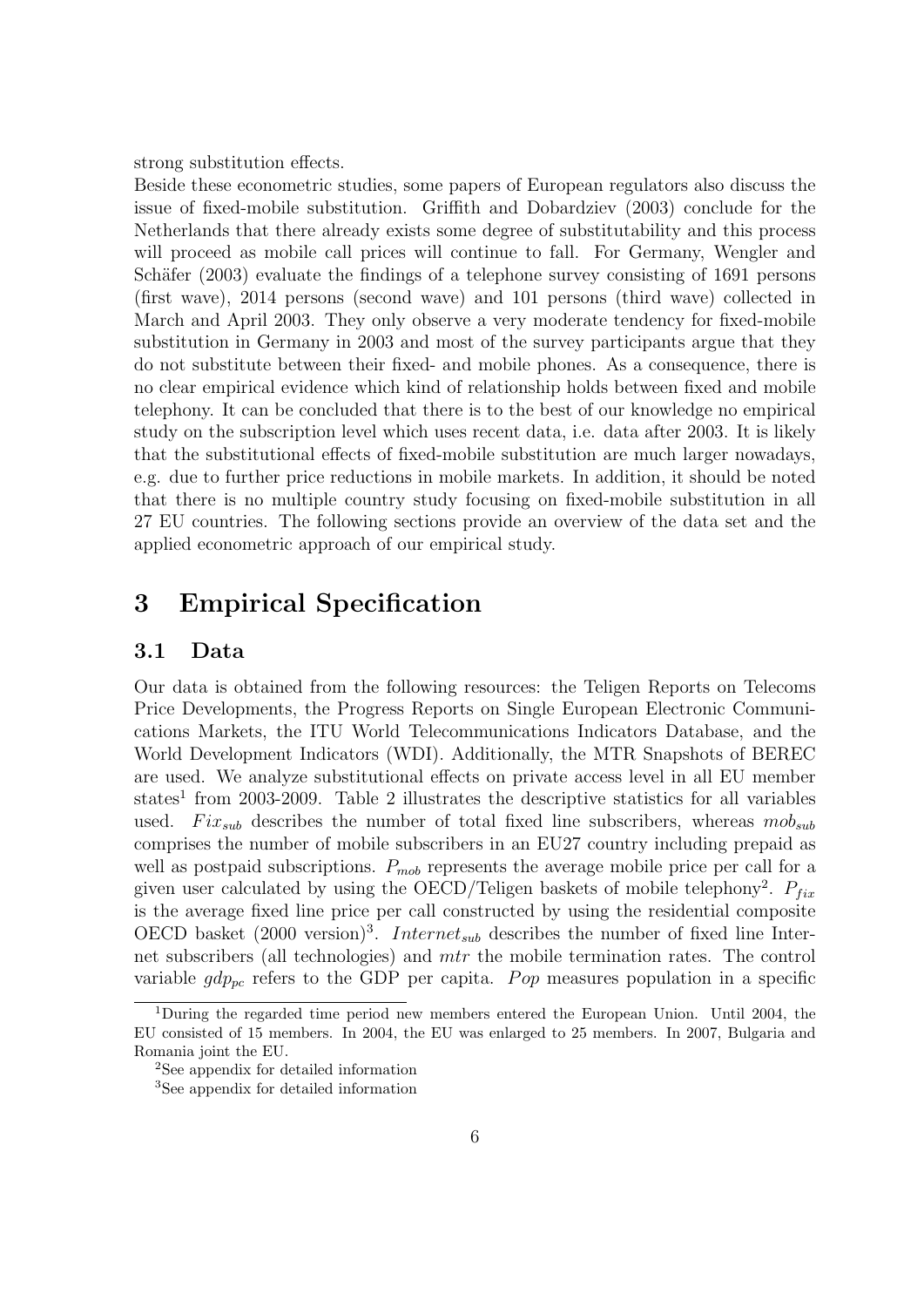| Variable         | Obs. | Mean       | Std. Dev.  | Min     | Max         |
|------------------|------|------------|------------|---------|-------------|
| $fix_{sub}$      | 189  | 8,623,152  | 12,900,000 | 202,116 | 54,800,000  |
| $gdp_{pc}$       | 189  | 21,735     | 12,313.70  | 63.2747 | 69,334.23   |
| $Internet_{sub}$ | 178  | 3,895,888  | 6,016,454  | 47,011  | 34,400,000  |
| $mob_{sub}$      | 189  | 19,000,000 | 24,900,000 | 289,992 | 106,000,000 |
| mtr              | 185  | 0.1272     | 0.0664     | 0.0218  | 0.3829      |
| $p_{fix}$        | 188  | 0.3573     | 0.0998     | 0.1935  | 0.6738      |
| $p_{moblow}$     | 171  | 0.5042     | 0.2339     | 0.0574  | 1.1147      |
| $p_{mobmed}$     | 171  | 0.3885     | 0.1583     | 0.1008  | 0.7757      |
| $p_{mobhigh}$    | 171  | 0.3386     | 0.1462     | 0.0827  | 0.7215      |
| $perc_{prepaid}$ | 187  | 0.5554     | 0.1911     | 0.0250  | 0.9301      |
| $perc_{urban}$   | 189  | 71.2821    | 12.0313    | 48.30   | 97.38       |
| pop              | 189  | 18,200,000 | 22,600,000 | 397,399 | 82,400,000  |
| time             | 189  | 4          | 2.0053     |         |             |

Table 2: Descriptive Statistics

country.  $Perc_{urban}$  depicts the percentage of the population which lives in urban areas and  $perc_{prevalid}$  describes the percentage of prepaid contracts. Time is a linear time trend. The time trend can be interpreted as a constant upgrade in the service quality, the increase in the availability of services, and the enhanced network performance as well as decreasing prices (see Grzybowski, 2005). All price variables  $(p_{mob}, p_{fix}, mtr,$  $gdp_{pc}$ ) and the subscription variables  $mob_{sub}$  and  $fix_{sub}$  are measured in logarithms in order to interpret them as elasticities. Additionally, all price variables are measured in Euro adjusted by purchasing power parities to add in international comparison. The following subsection explains our model specification.

### 3.2 Model

Fixed-mobile substitution can be analyzed on three different levels: subscribers, traffic, and revenues (ITU, 2010). To analyze the substitutability between products, usually short- and long-run elasticities are estimated (Taylor, 1994). Such studies belong to the traffic or usage level. However, there is no separate information about traffic data for fixed-line telecommunications available for most European countries. Instead, we estimate the effects of several explanatory variables, particularly prices and the first lag of the dependent variable, on the stocks of mobile and fixed line subscriptions. Taking the panel structure of our data into account, we can derive two adequate specifications. Equation (1) and equation (2) study the effects of certain variables on the mobile and fixed line subscription rate, respectively.

$$
mobsubit = \alphait + \beta1mobsubit-1 + \beta2pmobit + \beta3pmobit-1 + \beta4pfixit-1 + \sum \betakxitk + \epsilonit
$$
 (1)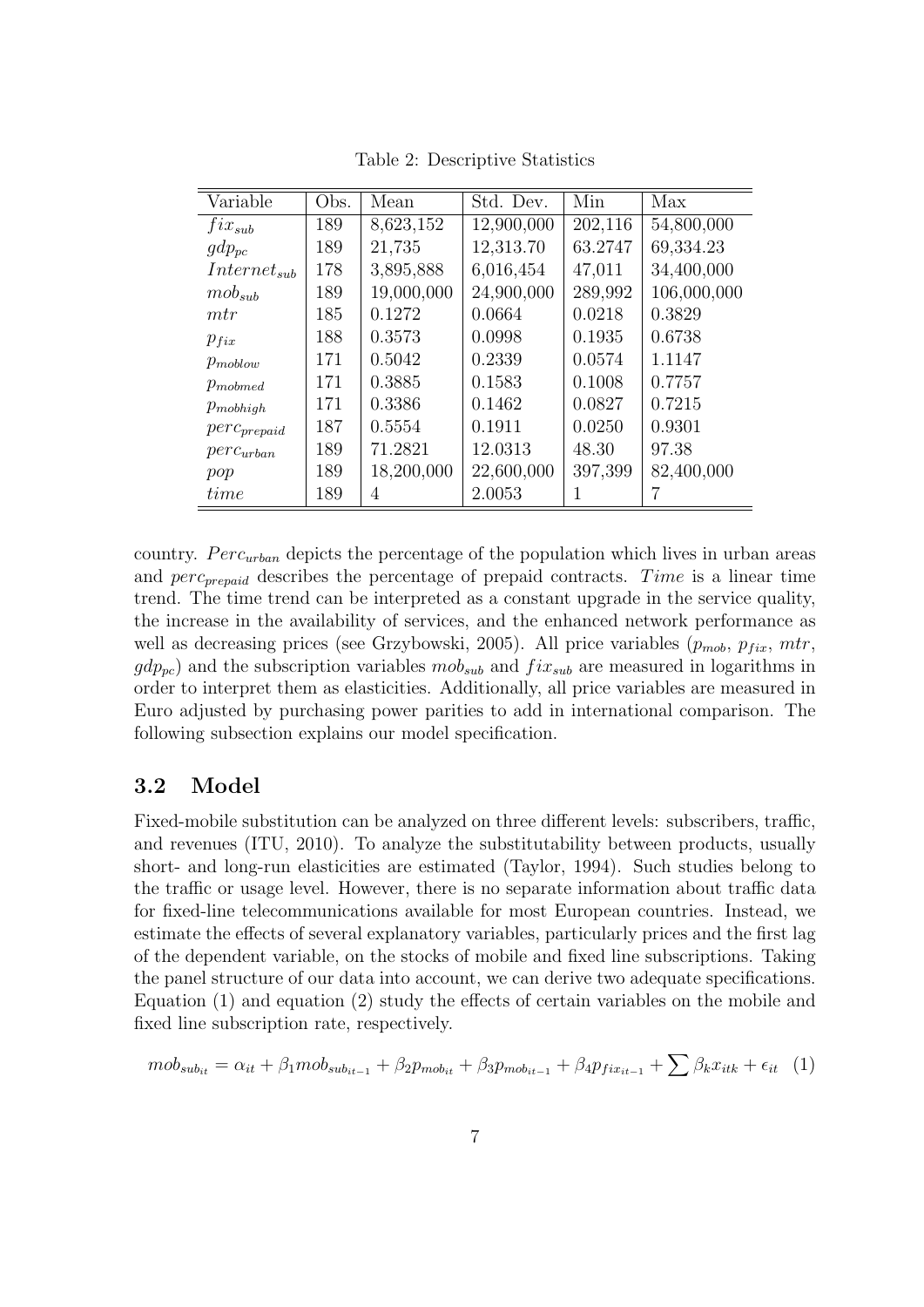We expect  $\textit{mob}_{\textit{sub}_{it-1}}$  to have a positive influence on the current mobile subscription rate for the simple reason that if there were more subscribers yesterday, there will be more subscribers today. Including the first lag of the dependent variable is one way to model the persistence in the subscriber series. We assume that the mobile subscription rate today depends on the current mobile price and its first lag due to different tariff structures in terms of contract durations and subscription fees. Several mobile tariffs include contract durations. Therefore, it is reasonable that a cancellation of a contract as a response to a (relative) price change is delayed. Furthermore, other tariffs do not include a contract duration or monthly subscription fee. Thus, the current price does also influence the current level of the mobile subscription rate due to the possibility of a quick cancellation or the conclusion of a second contract. Both own-price elasticities are supposed to have a negative impact on the mobile subscription rate, meaning that an increase in the own price leads to a decrease in the number of subscribers. In order to find substitutional effects, the fixed line price must have a positive effect on  $m_0b_{sub}$ . We employ the first lag of the fixed line price, as we assume that fixed to mobile substitution on access level can be seen as a quite slow process due to contract durations and relatively high monthly subscription fees. Hence, it will not dependent on the current price, but on the former fixed line price. The term  $x_{it,k}$  includes all additional explanatory variables such as GDP, the population size, fixed line Internet subscribers, percentage of urban population and prepaid users.  $\epsilon_{it}$  is an error term and  $\alpha$  and the  $\beta$ s are parameters to be estimated.

Checking for reverse substitution effects, i.e. from mobile towards fixed line networks, we re-estimate equation (1) by replacing the variable  $m\omega_{sub}$  with  $fix_{sub}$ . Although it is possible to find substitutability towards fixed technologies, we have to keep in mind that fixed line phones can never be a full substitute for mobile devices due to its lack of mobility. In addition to that, the conclusion of a fixed line contract is more binding since contracts without subscription fee and contract duration in fixed line markets rarely exist and individuals will not have more than one contract. Thus, we assume that the fixed line subscription does not depend on the current own price, but on the former fixed line price. Again, to find substitution effects from mobile towards fixed line networks, we need to find positive cross price elasticities. We include the current mobile price as well as the lagged mobile price. Since we argue that people will only have one fixed line contract, the conclusion of a new fixed line contract will only be done by former mobile-only consumers.

$$
fix_{sub_{it}} = \alpha_{it} + \beta_1 fix_{sub_{it-1}} + \beta_2 p_{fix_{it-1}} + \beta_3 p_{mob_{it}} + \beta_4 p_{mob_{it-1}} + \sum \beta_k x_{itk} + \epsilon_{it} \quad (2)
$$

We expect  $fix_{sub_{it-1}}$  to have a positive influence on current fixed line subscription rates for the simple reason that if there were more fixed line subscribers yesterday, there will be more subscribers today. Again, this is the persistence argument which also holds for the mobile subscribers series. We suppose that the own price elasticity is negative.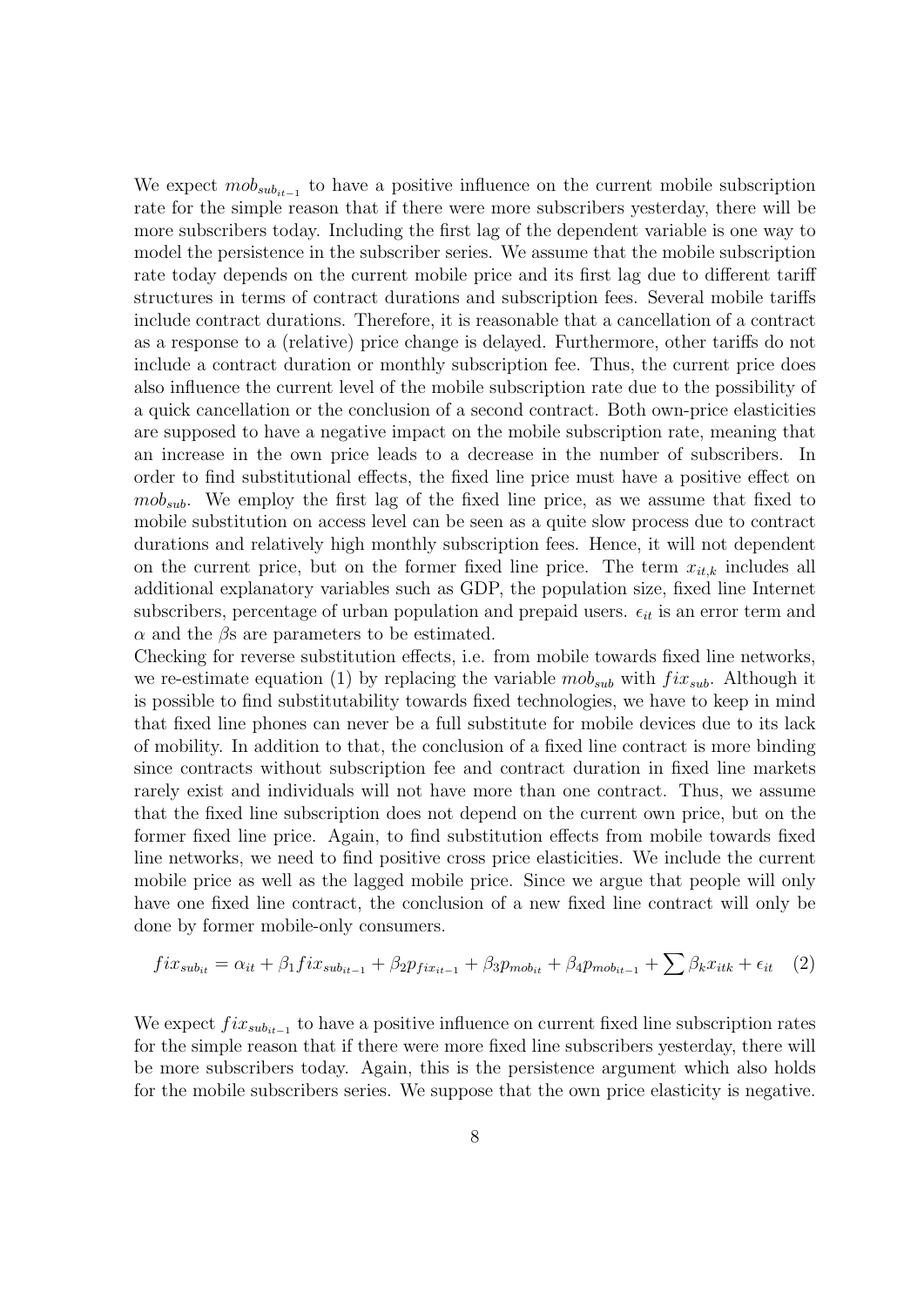In order to find substitutional effects, the mobile prices must have a positive effect on  $fix_{sub}$ . The term  $x_{it,k}$  again includes all additional explanatory variables such as GDP, the population size, fixed line Internet subscribers, percentage of urban population and prepaid users.  $\epsilon_{it}$  is an error term and  $\alpha$  and the  $\beta$ s are parameters to be estimated. Controlling for unobserved heterogeneity and endogeneity problems due to our dynamic setup, we apply the one-step System GMM estimator suggested by Arellano and Bover (1995), Blundell and Bond (1998), and Blundell, Bond and Windmeijer (1998), which is an extension of the estimator developed by Arellano and Bond (1991). In addition to the inclusion of lagged levels and differences of dependent variables as instruments for our lagged dependent and endogenous variables, we also incorporate further instruments to solve possible endogeneity problems. We restrict the maximal number of lags to two. It is well known from the econometrics literature that Arellano-Bond type estimators perform relatively poor in small samples. Following Blundell, Bond and Windmeijer (1998), including additional moment conditions helps significantly to overcome the finite sample bias. Additionally, we apply the system GMM estimator which does not only improve the precision but also reduces the finite sample bias problem. The good performance of system GMM estimators in finite sample settings is also confirmed by recent simulation studies (see Soto, 2010). The following section provides our main estimation results as well as their interpretation.

#### 3.3 Empirical Results

In order to solve possible endogeneity problems, we instrument the fixed and mobile call prices with termination rates. Termination rates are an important (variable) cost factor for the mobile operators which occur particularly for off-net calls. The national regulatory authorities in each country determine the termination charges which can therefore be considered as exogenous. We include the current termination rates as well as their first lag. As the mobile termination rates and the fixed to mobile termination rates are highly correlated ( $\rho = 0.9640$ ), we decide to include only the mobile termination rates due to multicollinearity problems. Table 3 illustrates our results.<sup>4</sup> For the regression on mobile subscriptions (equation(1)), we identify statistically significant effects at a 5% or higher significance level from the first lag of mobile subscription, mobile price, fixed line price, GDP per capita and population. All significant variables have the expected signs. The lag of mobile subscription has a large positive effect on the current mobile subscription which is significant at a 1% significance level. The own price elasticity is negative as expected. An increase in the price for fixed line calls leads to an increase in mobile subscriptions. One should note that this finding is an indicator of fixed-mobile substitution on the subscribers stage. In addition, GDP per capita and population have a significantly positive effect on mobile subscription. For the regres-

<sup>4</sup>Due to multicollinearity problems, we can not include all 3 mobile call prices into our regression. Instead, we use the mobile call price for low users because of its larger variation. But, we also estimated our model including the medium or high usage price. The results are reported in the appendix.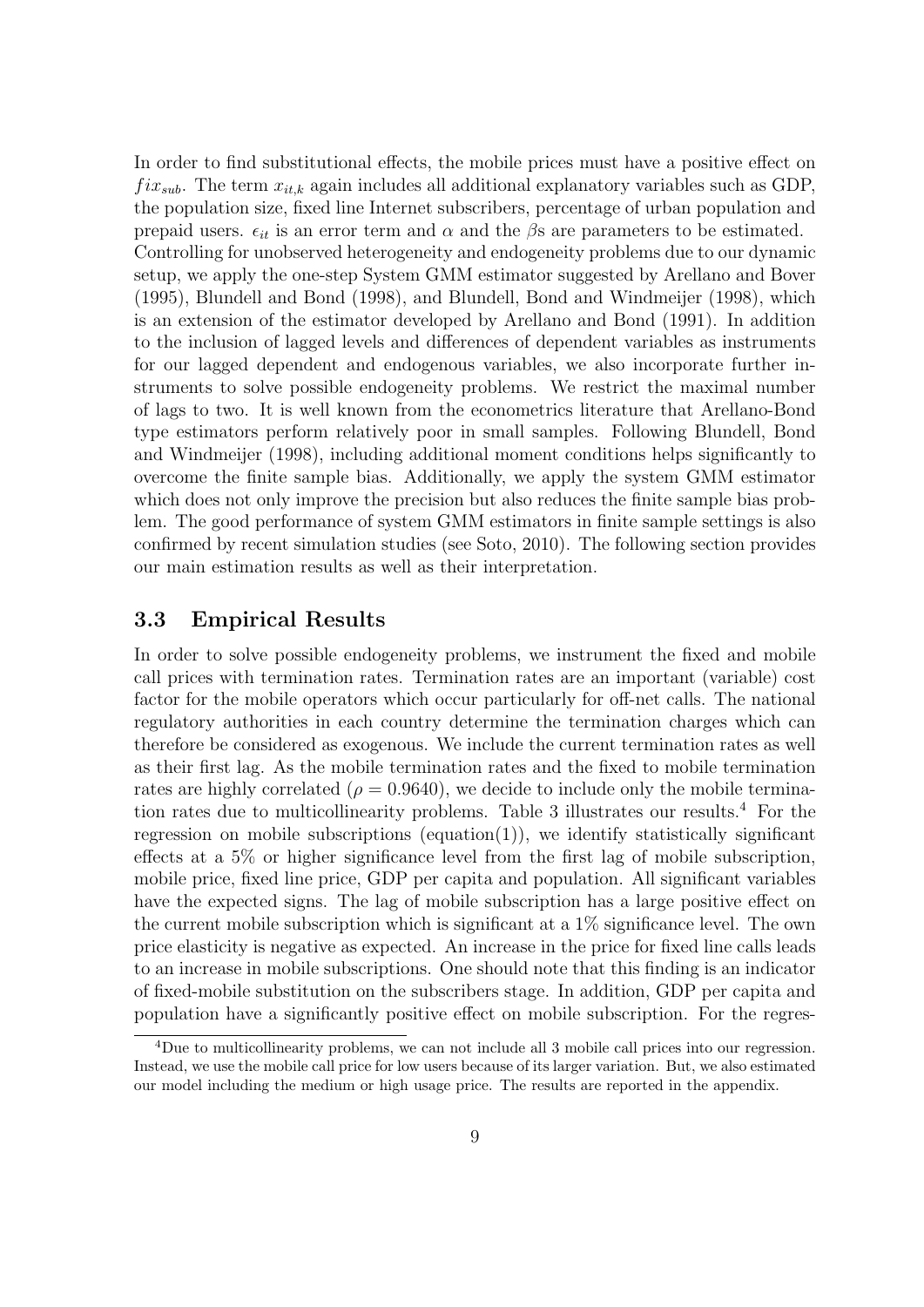sion on fixed line subscriptions (equation (2)), we only find significant effects for the first lag of fixed line subscription and its own price, both on a 1% significance level. Overall, our findings provide evidence for one way substitution. One can substitute a fixed line phone by a mobile phone, but mobile phones are only partially substitutable by fixed line phones, because of the lack of mobility.

| Variable         | $Mob_{sub}$     | $Fix_{sub}$     |
|------------------|-----------------|-----------------|
| $L.mob_{sub}$    | $0.90406332***$ |                 |
|                  | (0.03857423)    |                 |
| $L.fix_{sub}$    |                 | 0.95614868***   |
|                  |                 | (0.02651844)    |
| $L.p_{fix}$      | $0.21943251**$  | $-0.1513134***$ |
|                  | (0.08585894)    | (0.05694015)    |
| $p_{mob}$        | $-0.18811154**$ | $-0.00572605$   |
|                  | (0.07957112)    | (0.03040544)    |
| $L.p_{mob}$      | $0.0768033*$    | 0.01541349      |
|                  | (0.04247512)    | (0.0309646)     |
| $gdp_{pc}$       | $0.02893353**$  | 0.0052431       |
|                  | (0.01125498)    | (0.00634929)    |
| pop              | $9.42E - 09**$  | 3.47E-09        |
|                  | $(4.28E-09)$    | $(2.88E-09)$    |
| $Internet_{sub}$ | $-8.96E-09$     | $-1.64E-09$     |
|                  | $(8.25E-09)$    | $(4.15E-09)$    |
| $perC_{prepaid}$ | $-0.05193406$   | 0.03241309      |
|                  | (0.12211955)    | (0.06414689)    |
| $perc_{urban}$   | $-0.00161235$   | $-0.00084762$   |
|                  | (0.00273093)    | (0.00146437)    |
| time             | $-0.02176601*$  | $-0.00072381$   |
|                  | (0.01215094)    | (0.00374764)    |
| cons             | 1.5660089**     | 0.42547371      |
|                  | (0.66546736)    | (0.45964851)    |
| chi2             | 1634.5807       | 9910.0159       |
| $\,N$            | 134             | 134             |

Table 3: Estimation results

∗,∗∗,∗ ∗ ∗ indicate statistically significant on the 10%-, 5%-, and 1%-level Heteroscedasticity robust standard errors in parenthesis Endogenous variables:  $L.mob_{sub}$ ,  $L.fix_{sub}$ ,  $p_{fix}$ ,  $p_{mob}$ Instrumental variables:  $lmtr_{ppp}$ ,  $L.lmtr_{ppp}$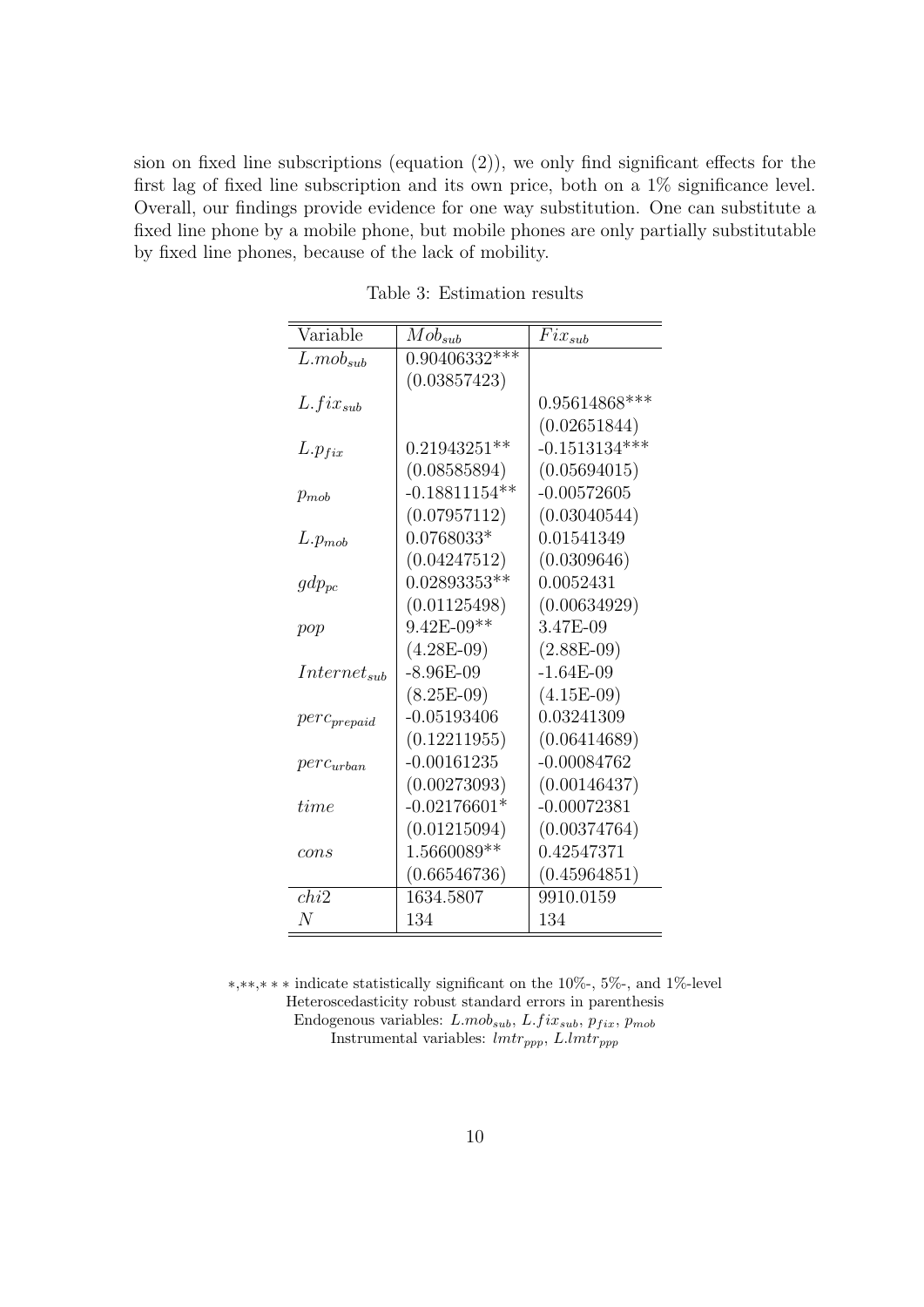In addition, we run different specification tests. First of all, we apply the Arellano-Bond test for zero autocorrelation in first-differenced errors. We find first order autocorrelation<sup>5</sup>, but no second order autocorrelation in both regressions. The results are reported in the following table 4. Furthermore, the Sargan test indicates the validity of our specifications (Table 5). The following section concludes and provides some discussion of policy implications.

Table 4: Arellano-Bond test for zero autocorrelation in first-differenced errors

| Order<br>Prob > z<br>$\tilde{z}$<br>$\tilde{z}$ | Equation $(2)$ |
|-------------------------------------------------|----------------|
|                                                 | Prob > z       |
| $-1.6747$<br>$-1.8353$<br>0.0665<br>0.094       |                |
| $-0.46013$<br>$-0.58787$<br>0.5566<br>0.6454    |                |

H0: no autocorrelation

Table 5: Sargan test of overidentifying restrictions

|                      | Equation(1)   Equation(2) |                      |
|----------------------|---------------------------|----------------------|
| chi2(32)             | 30.89205                  | $\parallel 38.33781$ |
| Prob > chi2   0.5225 |                           | $\parallel 0.3206$   |

H0: overidentifying restrictions are valid

## 4 Conclusion and Policy Implications

Our paper has analyzed fixed-mobile substitution on the basis of the relationship between fixed and mobile subscriptions in the European Union. The main problem in studying fixed-mobile substitution and mobile phone usage in most European Union countries is the unavailability of traffic data disaggregated for fixed line telecommunications services. To avoid these difficulties we have used the numbers of fixed and mobile subscriptions in each country and have estimated effects of price changes of the respectively other product on fixed and mobile penetration rates. Studying 27 EU countries from 2004-2009, we find first evidence for substitutability of fixed and mobile services, but have some problems of endogeneity in our econometric model which are solved by instrumenting prices with termination rates. However, one has to note that

<sup>&</sup>lt;sup>5</sup>Because the first difference of independently and identically distributed idiosyncratic errors will be autocorrelated, rejecting the null hypothesis of no serial correlation at order one in the first-differenced errors does not imply that the model is misspecified. Rejecting the null hypothesis at higher orders implies that the moment conditions are not valid.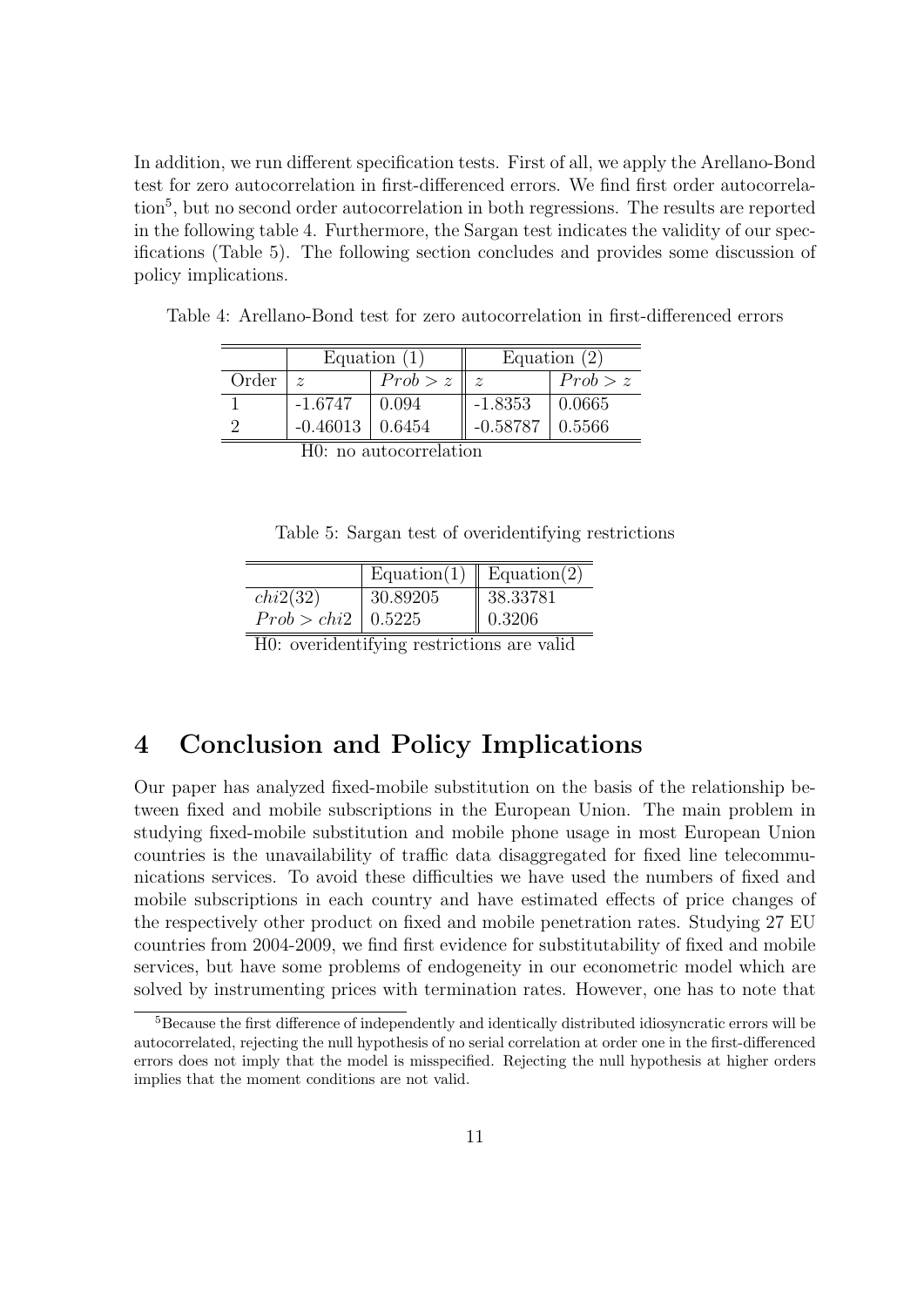we only prove some sort of one-way-substitution, because cellular phones usually can not be substituted completely by fixed line devices.

With regard to regulation of telecommunications markets fixed-mobile substitutability has a wide ranging impact. Most mobile telecommunications markets in Europe are not very strongly regulated, an observation which holds for most parts of the world (Nuechterlein and Weiser, 2005: 261). Exceptions are issues like mobile number portability, mobile termination rates, and international roaming. In contrast, fixed telecommunications markets are subject to considerable regulatory obligations. These different approaches have been quite reasonable when mobile communications services were very expensive and only available for a small number of customers. Today decreasing prices and the growing substitution between fixed and mobile services raise the question whether two different regulatory regimes for fixed and mobile markets are still appropriate. Consider the verification of significant market power. If fixed and mobile services are substitutes, it is not sufficient that a telecommunications company has significant market power (or a main share of the market) in the market for fixed line services because customers use mobile services as substitutes to the company's fixed line services and are not constrained to fixed line telephony. As a result, it would be difficult to appropriate rents as a consequence of significant market power in fixed or mobile markets only. If the evolution of usage patterns suggests that mobile telecommunications services constrain fixed line companies' market power, regulatory obligations on fixed telephony markets have to be reconsidered (Rodini, Ward, and Woroch, 2003, p.475). In conjunction with these developments the suitability of the definition of separate fixed and mobile markets in the current European regulatory framework may need to be reconsidered for future telecommunications regulation. On the other hand, there are other aspects besides the convergence of fixed and mobile networks, which will affect the development of telecommunications markets fundamentally. One of these aspects is the market success of voice telephony over Internet protocol (VoIP) (Majumdar, Vogelsang, and Cave, 2005). If VoIP becomes the industry standard for voice telephony, services of classical fixed and mobile networks could be substituted by VoIP and different forms of networks will converge. An interesting subject for future research is the impact of increasing availability as well as quality and security of VoIP on the number of fixed and mobile subscriptions. In Germany as well as in other European countries the availability of appropriate data is always problematic. In transition or developing countries the situation is very different as a result of the poor fixed line infrastructure and the corresponding low growth rates. Growth rates of mobile communications are much higher than growth rates of fixed networks in these countries. As a consequence, we will observe other forms of network convergence than in developed countries. The future development and regulation of telecommunications markets will remain an important field of research, particularly because of technological change which will be a key aspect for fixed-mobile substitution and the meaning of telecommunications for economic growth and development (Munnell, 1992; Norton, 1992; Röller and Waverman, 2001).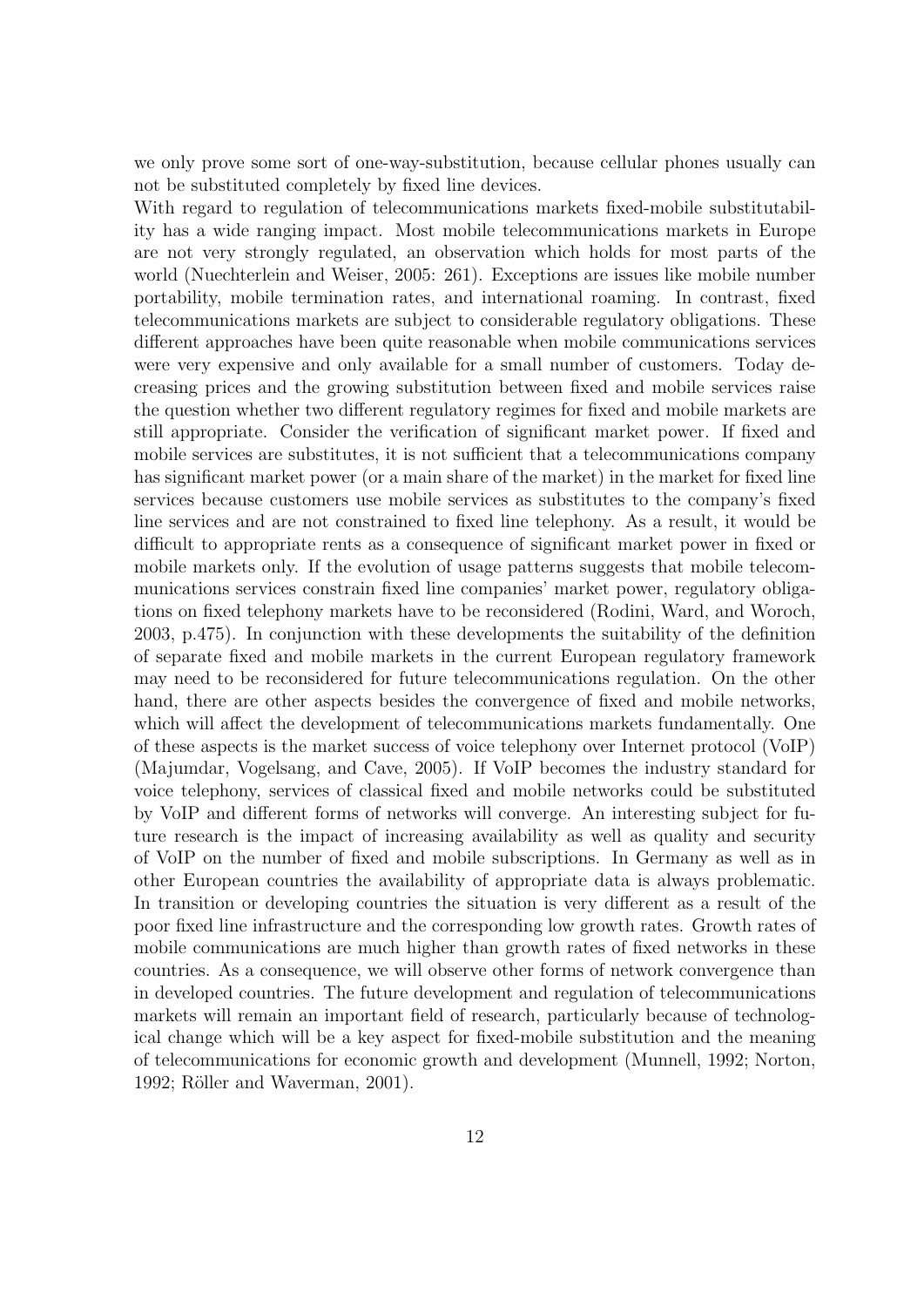## References

- [1] Ahn, Hyungtaik, Jonghwa Lee, and Yongkyu Kim (2004): Estimation of a Fixed-Mobile Substitution Model in Korean Voice Telephony Markets, Working Paper, Seoul.
- [2] Arellano, Manuel and Stephen Bond (1991): Some Tests of Specification for Panel Data: Monte Carlo Evidence and an Application to Employment Equations, in: Review of Economic Studies, Vol. 58, 277-297.
- [3] Arellano, Manuel and Olympia Bover (1995): Another look at the instrumental variable estimation of error-components models, in: Journal of Econometrics, Vol. 68, 29-51.
- [4] Barros, Pedro Pita and Nuno Cadima (2002): The impact of mobile phone diffusion on the fixed-link network, Working Paper, Lisboa.
- [5] BEREC (2010): MTR Benchmark Snapshot, BoR (10)30 Rev1, Latvia.
- [6] Blundell, Richard and Stephen Bond (1998): Initial conditions and moment restrictions in dynamic panel data models, in: Journal of Econometrics, Vol. 87, 115-143.
- [7] Blundell, Richard, Stephen Bond, and Frank Windmeijer (2000): Estimation in dynamic panel data models: Improving on the Performance of the standard GMM estimator, Working Paper, The Institute for Fiscal Studies, London.
- [8] Bomsel, Olivier, Martin Cave, Gilles Le Blanc, and Karl-Heinz Neumann (2003): How Mobile Termination Charges Shape the Dynamics of the Telecom Sector, wik Study.
- [9] Briglauer, Wolfgang, Anton Schwarz, and Christine Zulehner (2009): Is Fixed-Mobile Substitution strong enough to de-regulate Fixed Voice Telephony? Evidence from the Austrian Markets, Working Paper, Vienna.
- [10] Cameron, Colin and Pravin Trivedi (2009): Microeconometrics Using STATA, Stata Press, Texas.
- [11] Cave, Martin and Luigi Prosperetti (2001): European Telecommunications Infrastructures, in: Oxford Review of Economic Policy, Vol. 17, No. 3, 416-431.
- [12] Garbacz, Christopher and Herbert G. Thompson (2007): Demand for telecommunication services in developing countries, in: Telecommunications Policy, Vol. 31, 276–289.
- [13] Griffiths, Nadia and Angel Dobardziev (2003): Fixed Mobile Substitution in the Netherlands, Market Research and High Level Strategic Analysis for OPTA.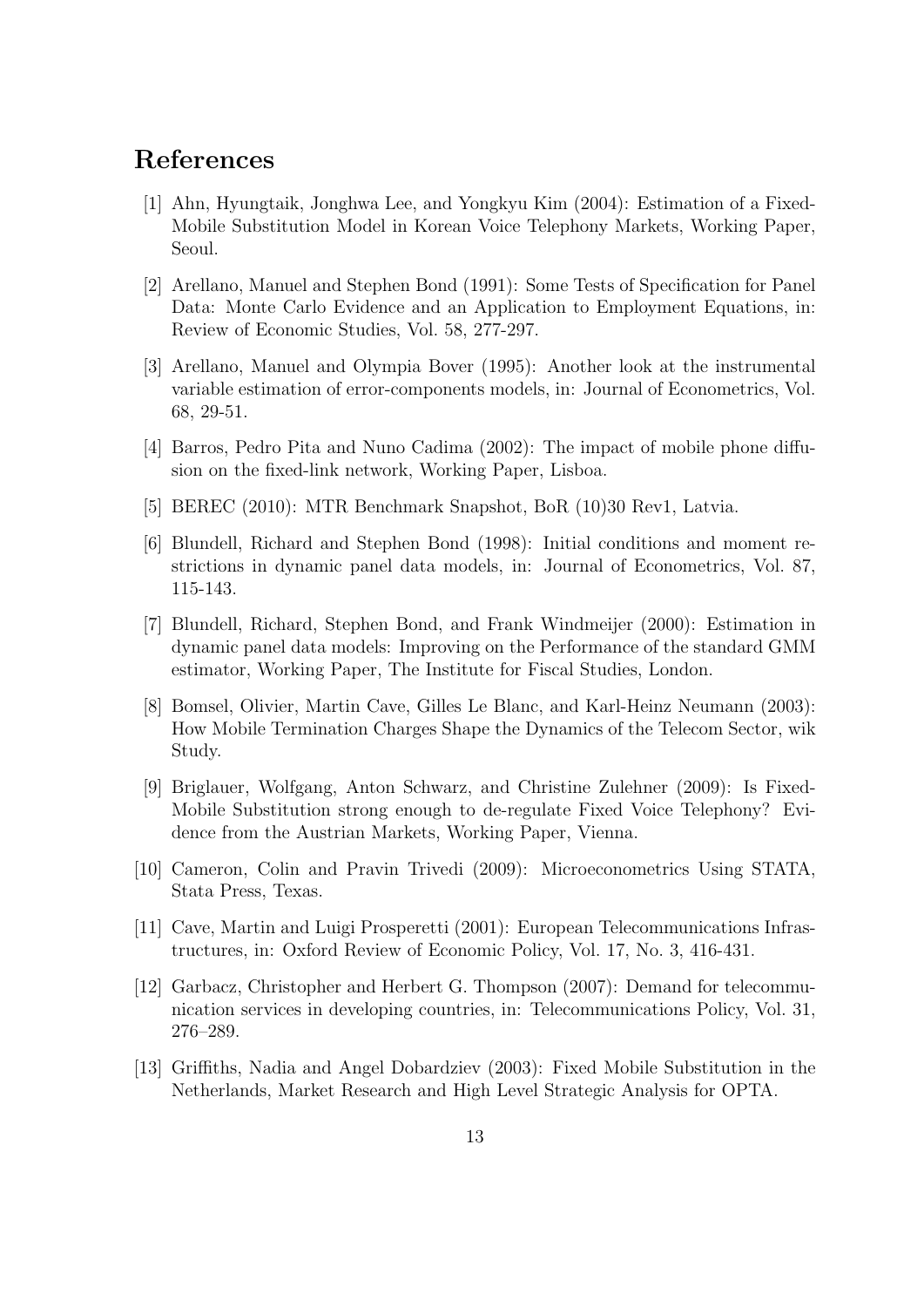- [14] Gruber, Harald (2005): The Economics of Mobile Telecommunications, Cambridge University Press: Cambridge.
- [15] Gruber, Harald and Frank Verboven (2001): The evolution of markets under entry and standart regulation - the case of global mobile telecommunications, in: International Journal of Industrial Organization, Vol. 19, p. 1189-1212.
- [16] Grzybowski, Lukasz (2005): Regulation of Mobile Telephony across the European Union: An Empirical Analysis, in: Journal of Regulatory Economics, Vol. 28, 47-67.
- [17] EU Commission (2010a): Progress Report on the Single European Electronic Communications Market 2009 (15th Report), Volume 2, Brussels.
- [18] EU Commission (2010b): Reports on Telecoms Price Developments
- [19] Hamilton, Jacqueline (2003): Are Main Lines and Mobile Phones Substitutes or Complements? Evidence from Africa, in: Telecommunications Policy, Vol. 27, 109-133.
- [20] Haucap, Justus (2003): The Economics of Mobile Telephone Regulation, Discussion Paper, Hamburg.
- [21] Hausman, Jerry (2002): Mobile Telephone, in: Cave, Martin, Sumit Majumdar and Ingo Vogelsang (Eds.) (2002): Handbook of Telecommunications Economics, Vol. 1, Elsevier: Amsterdam et al., 564-604.
- [22] Heimeshoff, Ulrich (2008): Fixed-Mobile-Substitution in OECD Countries: An Empirical Analysis on the Subscriber Level, p. 137-158, Unpublished Dissertation, Friedrich-Alexander University Erlangen-Nuernberg, Nuernberg.
- [23] Horvath, Reka and Dan Maldoom (2002): Fixed-Mobile Substitution: A Simulaneous Equation Model with Qualitative and Limited Dependent Variables, DotEcon DP No. 02/02.
- [24] Ingraham, Allan T. and J. Gregory Sidak (2004): Do States Tax Wireless Services Inefficiently? Evidence on the Price Elasticity of Demand, in: Virginia Tax Review, Vol. 24, 249-261.
- [25] International Telecommunication Society (ITU) (2010): World Telecommunication/ICT Indicators Database, 13th Edition 2009, Geneva.
- [26] Laffont, Jean-Jacques and Jean Tirole (2000): Competition in Telecommunications, MIT Press: Cambridge, MA.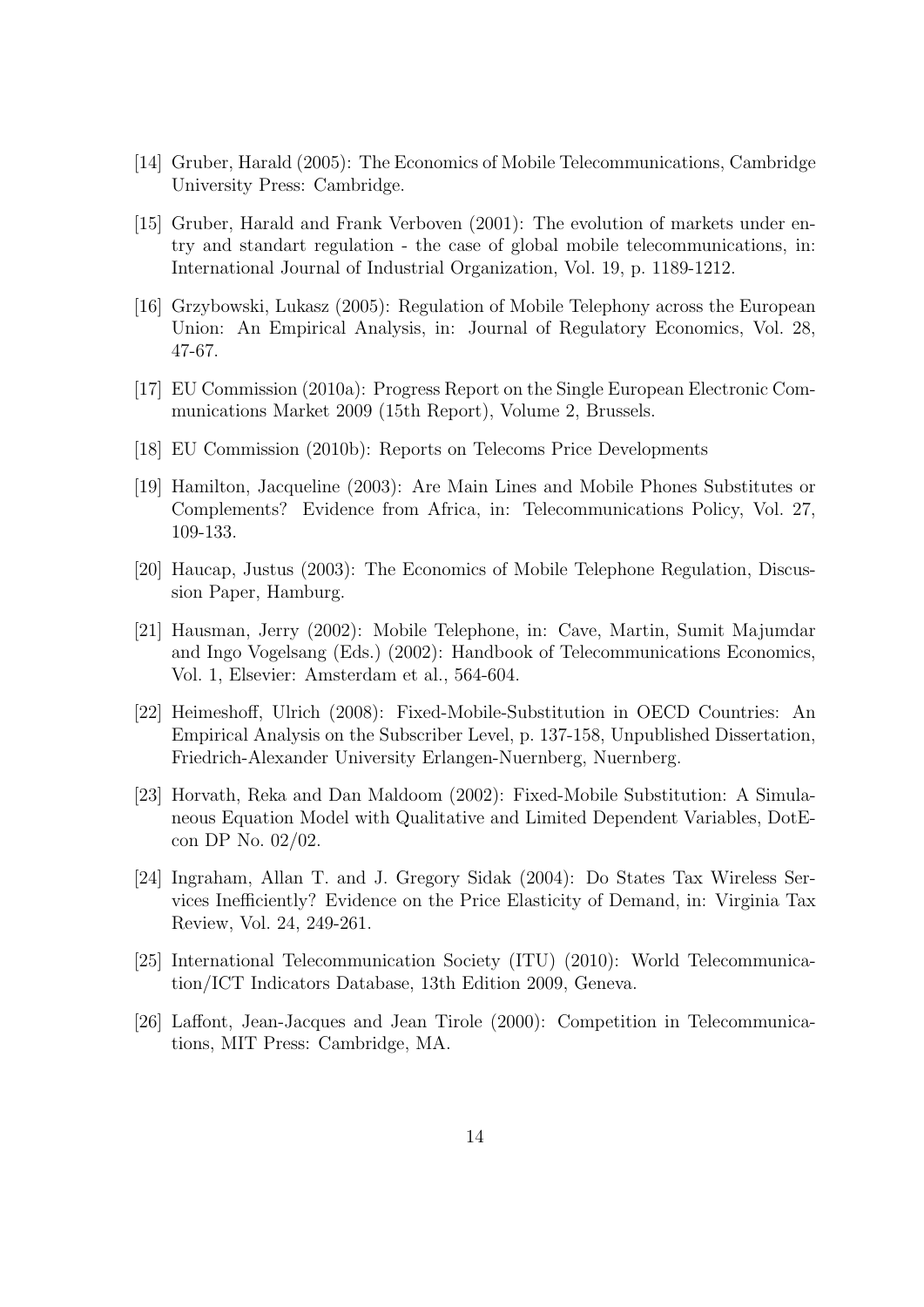- [27] Madden, Gary and Grant Coble-Neal (2004): Economic determinants of global mobile telephony growth, in: Information Economics and Policy, Vol. 16, 519– 534.
- [28] Majumdar, Sumit, Ingo Vogelsang and Martin Cave (2005): Technology Evolution and the Internet: Introduction, in: Majumdar, Sumit, Ingo Vogelsang and Martin Cave (Eds.) (2005): Handbook of Telecommunication Economics, Vol. 2, Elsevier: Amsterdam et al., 2-28.
- [29] Munnell, Alicia H. (1992): Infrastructure Investment and Economic Growth, in: Journal of Economic Perspectives, Vol. 6, 189-198.
- [30] Narayana, Muttur Ranganathan (2008): Substituability between Mobile and Fixed Telephones: Evidence and Implications for India, CIRJE Discussion Paper, Tokyo.
- [31] Norton, Seth W. (1992): Transaction Costs, Telecommunications, and the Microeconomics of Macroeconomic Growth, in: Economic Development and Cultural Change, Vol. 40, 175-196.
- [32] Nuechterlein, Jonathan E. and Philip J. Weiser (2005): Digital Crossroads, American Telecommunications Policy in the Internet Age, MIT Press, Cambridge, MA.
- [33] OECD (2009): OECD Communications Outlook 2009, OECD Publishing, Paris.
- [34] OECD Main Economic Indicators, several issues, Paris.
- [35] Rodini, Mark, Michael R. Ward, and Glen A. Woroch (2003): Going Mobile: Substitutability between Fixed and Mobile Access, in Telecommunications Policy, Vol. 27, 457-476.
- [36] Röller, Lars-Hendrik and Leonard Waveman (2001): Telecommunications Infrastructure and Economic Development: A Simultaneous Approach, American Economic Review, Vol. 91, 909-923.
- [37] Soto, Marcelo (2010): System GMM Estimation with a Small Sample, Discussion Paper, Barcelona.
- [38] Sung, Nakil (2003): Fixed-Mobile Call Substitution: Evidence from Korean Long-Distance Markets, Working Paper, University of Seoul, Seoul.
- [39] Sung, Nakil, Chang-Gun Kim, and Yong-Hun Lee (2000): Is a POTS Dispensable? Substitution Effects Between Mobile and Fixed Telephones in Korea, Working Paper, Seoul.
- [40] Taylor, Lester D. (1994): Telecommunication Demand in Theory and Practice, Kluwer: Dordrecht et al.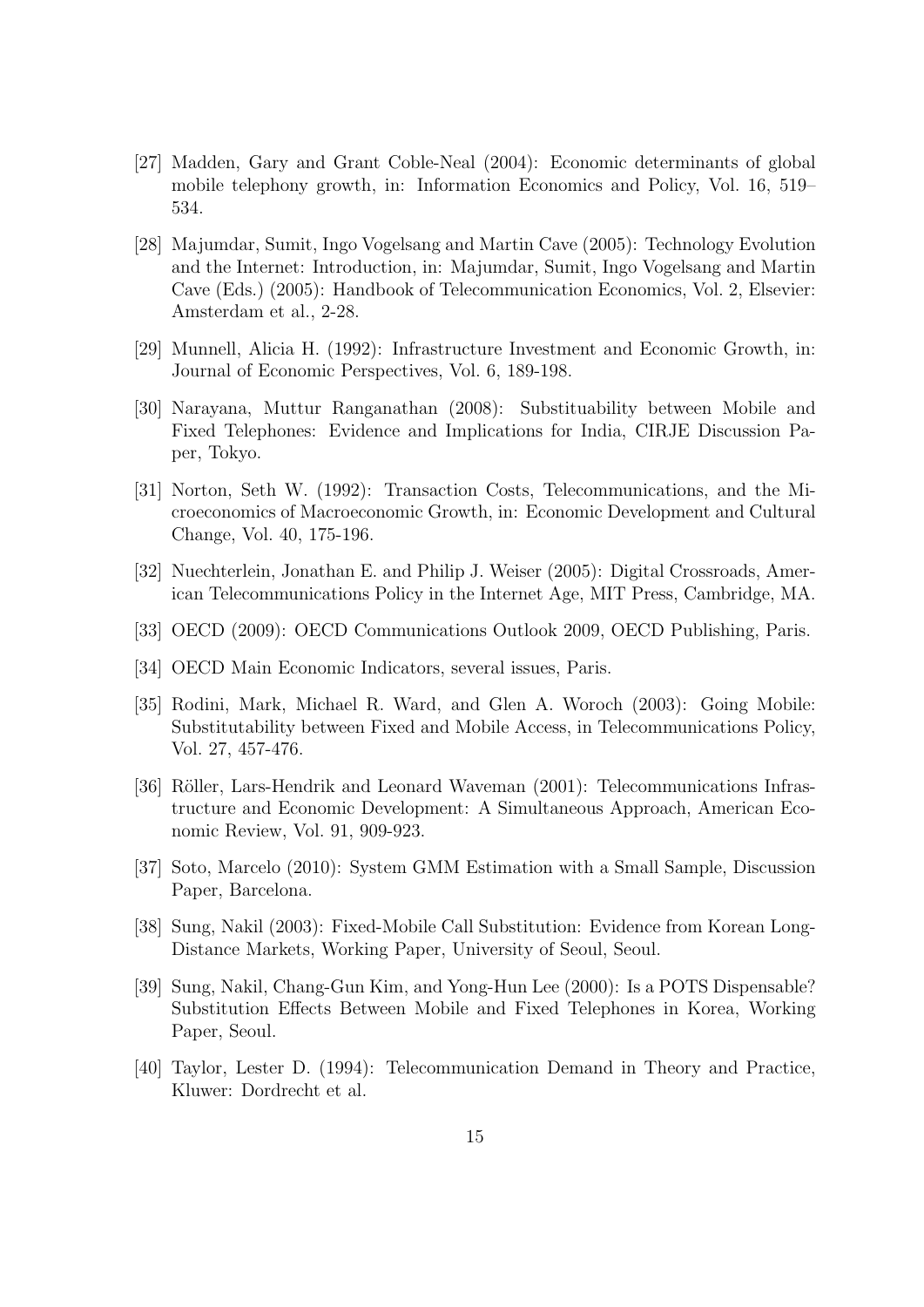- [41] Vagliasindi, Maria, Izzet Güney, and Chris Taubman (2006): Fixed and Mobile Competition in Transition Economies, in: Telecommunications Policy, Vol. 30, 349-367.
- [42] Vogelsang, Ingo (2010): The relationship between mobile and fixed-line communications. A survey, in: Information Economics and Policy, Vol. 22, 4-17.
- [43] Ward, Michael R. and Glen A. Woroch (2004): Usage Substitution between Mobile Telephone and Fixed Line in the US, Working Paper, Arlington.
- [44] Ward, Michael R. and Glen A. Woroch (2010): The effect of prices on fixed and mobile telephone penetration: Using price subsidies as natural experiment, in: Information Economics and Policy, Vol. 22, 2010, p. 18-32.
- [45] Wengler, Martin O. and Ralf G. Schäfer (2003): Substitutionsbeziehungen zwischen Festnetz und Mobilfunk: Empirische Evidenz für Deutschland und ein Survey internationaler Studien, wik Diskussionsbeitrag Nr. 249, Bad Honnef.
- [46] White, H.,1980, A heteroskedasticity-consistent covariance matrix estimator and a direct test for heteroskedasticity, Econometrica, 48, 817-838.
- [47] Wooldridge, Jeffrey M. (2002): Econometric Analysis of Cross Section and Panel Data, MIT Press: Cambridge, MA.
- [48] Wooldridge, Jeffrey M. (2009): Introductory Econometrics A modern approach, South Western.
- [49] World Development Indicators (WDI), The World Bank, Washington DC.
- [50] Yoon, Chang-Ho and Young-Woong Song (2003): Telecom Development in Korea: Substitution and Integration of Fixed-Mobile Services and Regulatory Implications, in: Communications & Strategies, Vol. 5, 257-270.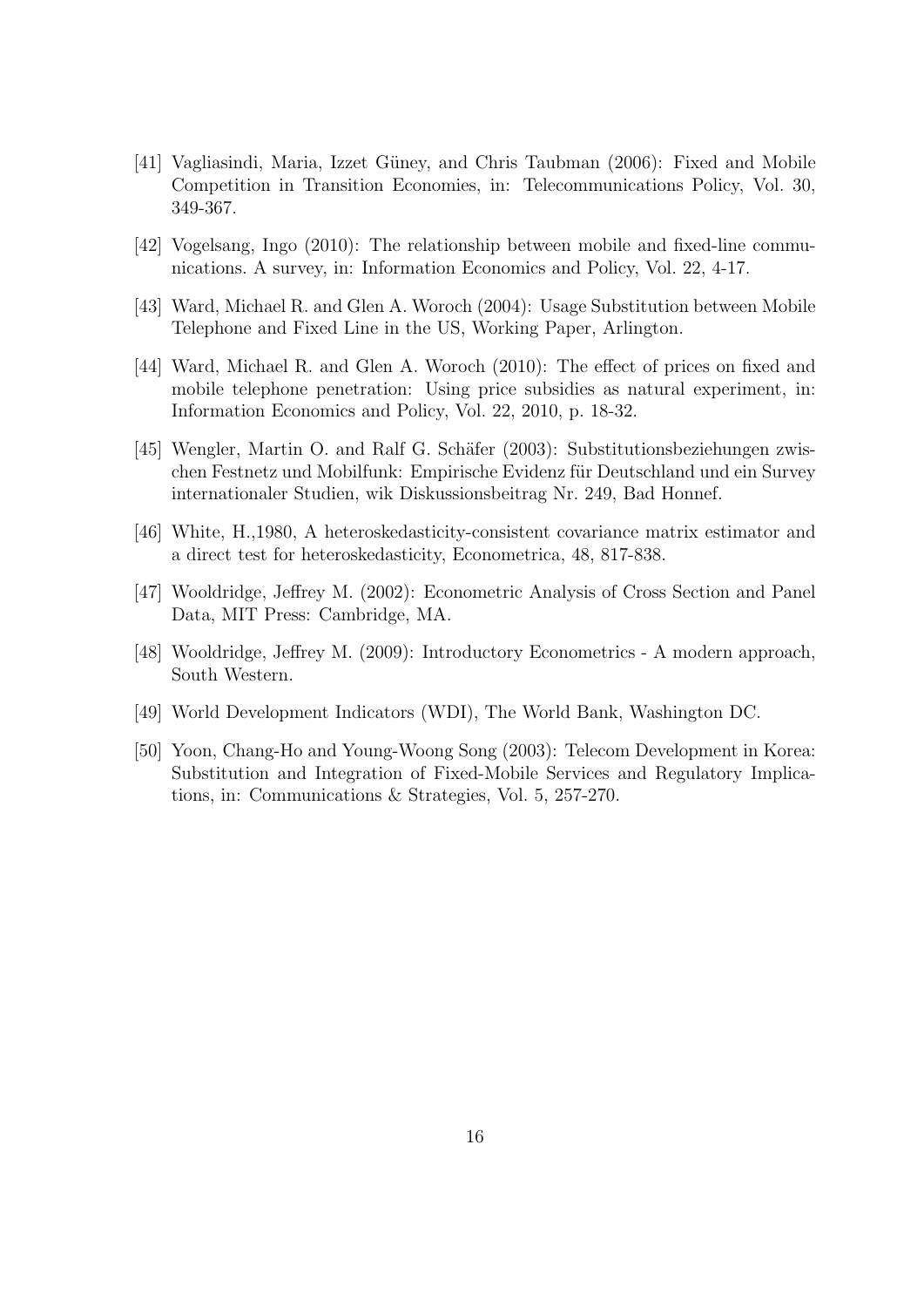# 5 Appendix

| Country        | Period    | Country     | Period    |
|----------------|-----------|-------------|-----------|
| Austria        | 2003-2009 | Latvia      | 2004-2009 |
| Belgium        | 2003-2009 | Lithuania   | 2004-2009 |
| Bulgaria       | 2007-2009 | Luxembourg  | 2003-2009 |
| Cyprus         | 2004-2009 | Malta.      | 2004-2009 |
| Czech Republic | 2004-2009 | Netherlands | 2003-2009 |
| Denmark        | 2003-2009 | Poland      | 2004-2009 |
| Estonia        | 2004-2009 | Portugal    | 2003-2009 |
| Finland        | 2003-2009 | Romania     | 2007-2009 |
| France         | 2003-2009 | Slovakia.   | 2004-2009 |
| Germany        | 2003-2009 | Slovenia    | 2004-2009 |
| Greece         | 2003-2009 | Spain       | 2003-2009 |
| Hungary        | 2004-2009 | Sweden      | 2003-2009 |
| Ireland        | 2003-2009 | UК          | 2003-2009 |
| Italy          | 2003-2009 |             |           |

Table 6: Member States of the European Union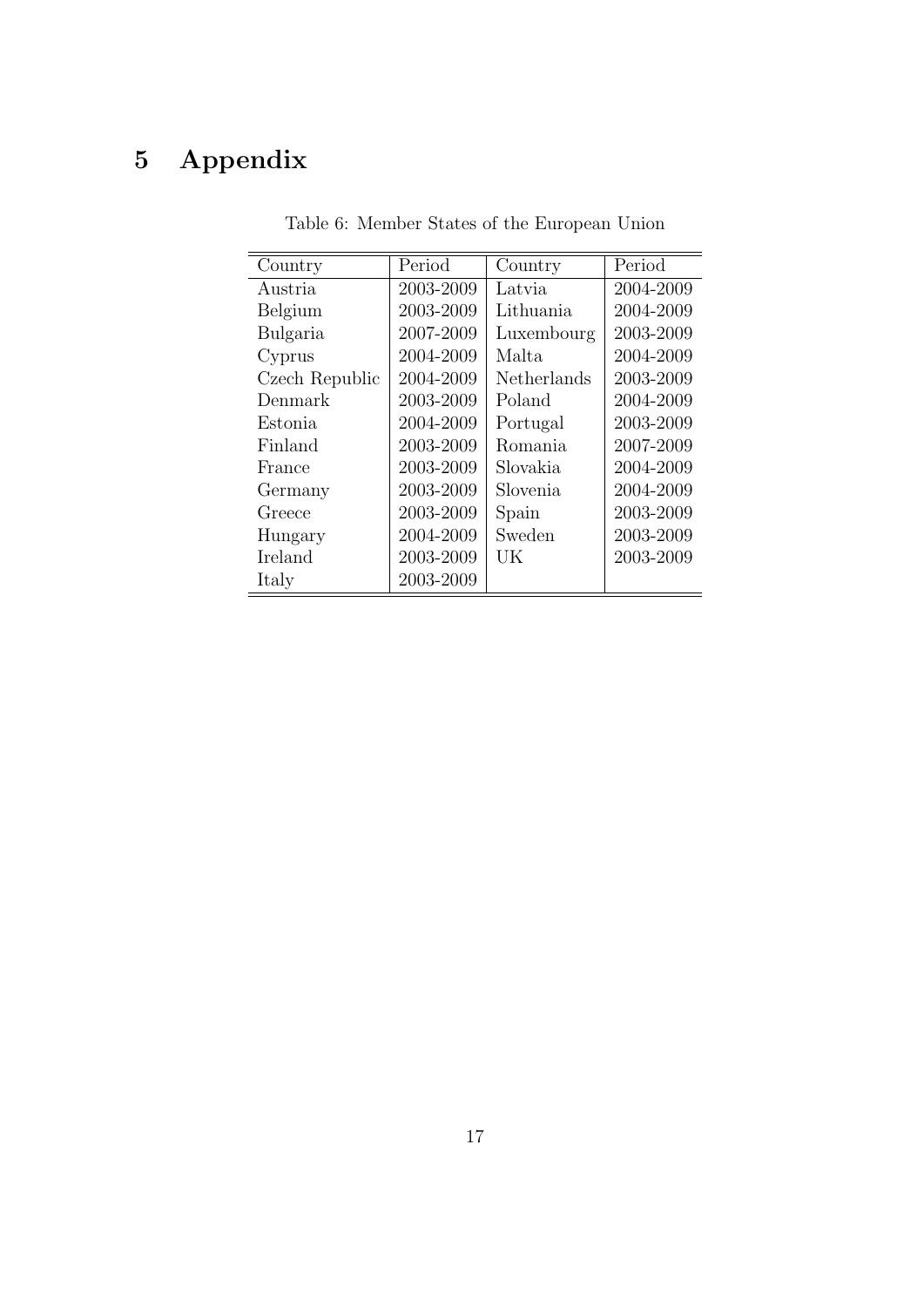Table 7: Description of the variables used

| Variable         | Description of variables                                            |
|------------------|---------------------------------------------------------------------|
| $fix_{sub}$      | Total number of fixed line subscribers                              |
| $gdp_{pc}$       | GDP per capita in Euro                                              |
| $Internet_{sub}$ | Total number of Internet subscribers                                |
| $mob_{sub}$      | Total number of mobile subscribers (prepaid $+$ postpaid)           |
| mtr              | Mobile termination rates in Euro                                    |
| $p_{fix}$        | Price of an average fixed line call (in Euro)                       |
| $p_{mob}$        | Price of an average mobile call (in Euro)                           |
| $perc_{prepaid}$ | Percentage of prepaid contracts in relation to all mobile contracts |
| $perc_{urban}$   | Percentage of urban population                                      |
| pop              | Population                                                          |
| time             | Linear time trend                                                   |

### Methodology of the Teligen/OECD Price Baskets

Combining a certain usage profile with relevant tariffs, each Teligen/OECD price basket describes a theoretical user based on research supported by operators in a large number of OECD countries to enable international comparisons. Note that none of the OECD baskets describe the typical usage as found in any specific country, and should not be assumed to describe any average usage in any country. The Teligen/OECD baskets show the costs of a theoretical user, if this user uses any of the tariffs included in the analysis. This does not indicate that the basket usage is optimal for any country, or that the related costs are the lowest possible costs for a real user in a specific country. Calls are distributed between peak and off-peak times and based on an average call duration.

Table 8: Main Properties of the Residential Composite Basket (Version 2000)

|                           | National calls   International calls   Calls to mobile |     |
|---------------------------|--------------------------------------------------------|-----|
| Residential basket   1200 | 70                                                     | 120 |

Table 9: Main Properties of the Mobile Baskets (Version 2002)

|        | Outgoing calls/month   SMS per month   To Mobile |    |      | l To Fix |
|--------|--------------------------------------------------|----|------|----------|
| Low    | 25                                               | 30 | 58\% | 32%      |
| Medium | 75                                               | 35 | 64\% | 36%      |
| High   | 150                                              | 42 | 60\% | 40%      |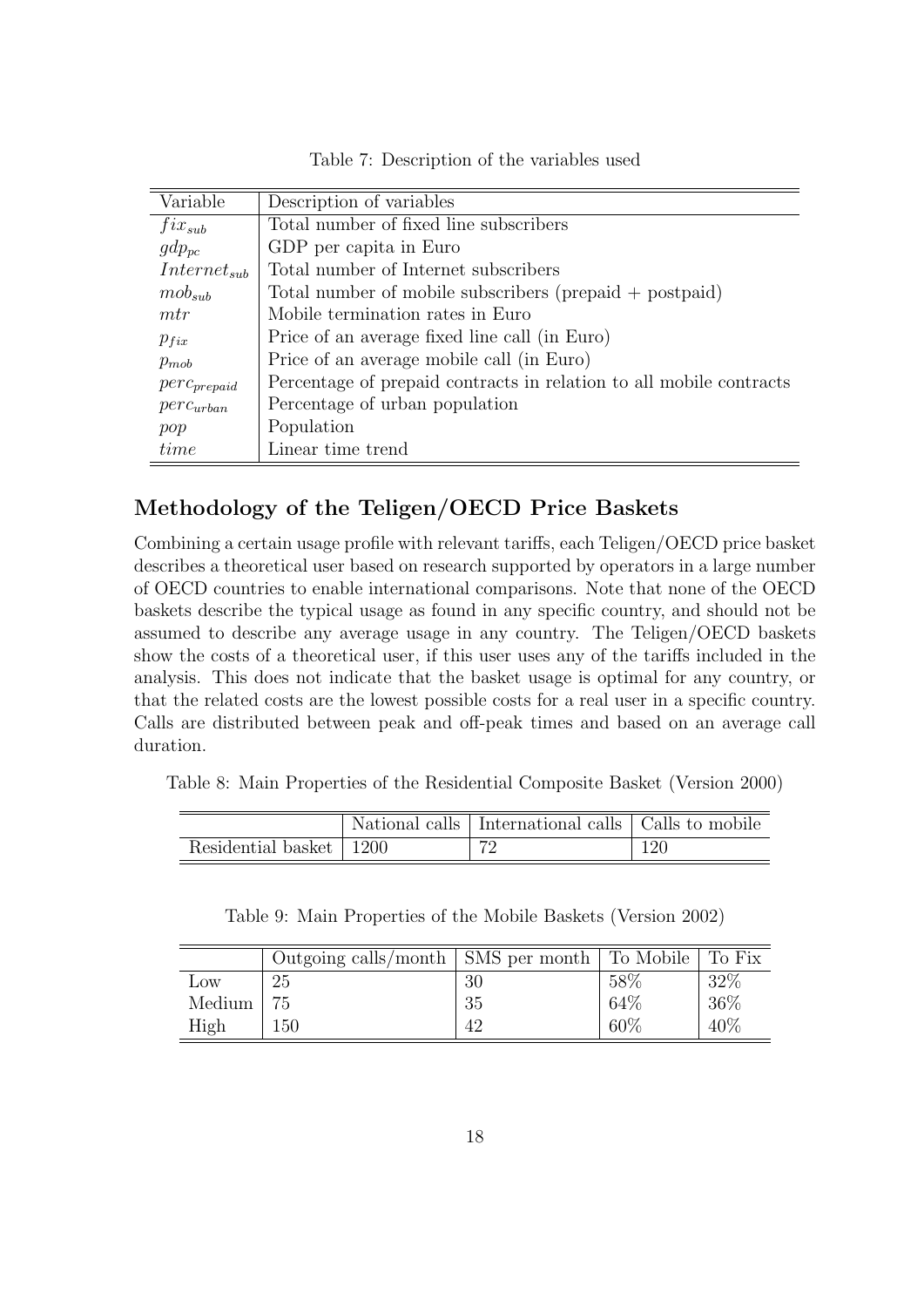|                  | $p_{fix}$  | $p_{mob}$        | $gdp_{pc}$       | time           |
|------------------|------------|------------------|------------------|----------------|
| $p_{fix}$        | 1.0000     |                  |                  |                |
| $p_{mob}$        | $0.3374*$  | 1.0000           |                  |                |
| $gdp_{pc}$       | $-0.4154*$ | $-0.2078*$       | 1.0000           |                |
| time             | $-0.0113$  | $-0.3454*$       | $0.1985*$        | 1.0000         |
| pop              | $-0.0614$  | $0.3360*$        | $0.1702*$        | 0.0055         |
| $Internet_{sub}$ | $-0.1664*$ | $0.2413*$        | $0.2195*$        | 0.0734         |
| $perc_{prepaid}$ | $0.2987*$  | $0.4135*$        | $-0.0038$        | $-0.1312$      |
| $perc_{urban}$   | $-0.3086*$ | $-0.0007$        | $0.4995*$        | 0.0246         |
|                  | pop        | $Internet_{sub}$ | $perC_{prepaid}$ | $perc_{urban}$ |
| pop              | 1.0000     |                  |                  |                |
| $Internet_{sub}$ | $0.9099*$  | 1.0000           |                  |                |
| $perc_{prepaid}$ | 0.0690     | 0.0451           | 1.0000           |                |
| $perc_{urban}$   | 0.1392     | $0.2411*$        | 0.0282           | 1.0000         |

Table 10: Pairwise Correlation between variables

 $^\ast$  significant on  $5\%$  level or higher

Table 11: Correlation between fixed and mobile prices and mobile termination rates

|     | $p_{mob}$         | $L.p_{mob}$ | $L.p_{fix}$ |
|-----|-------------------|-------------|-------------|
| mtr | $0.6098*$         | $10.5955*$  | $0.6109*$   |
|     | L.mtr   $0.5748*$ | $0.5867*$   | $0.5883*$   |

 $^{\ast}$  significant on  $5\%$  level or higher